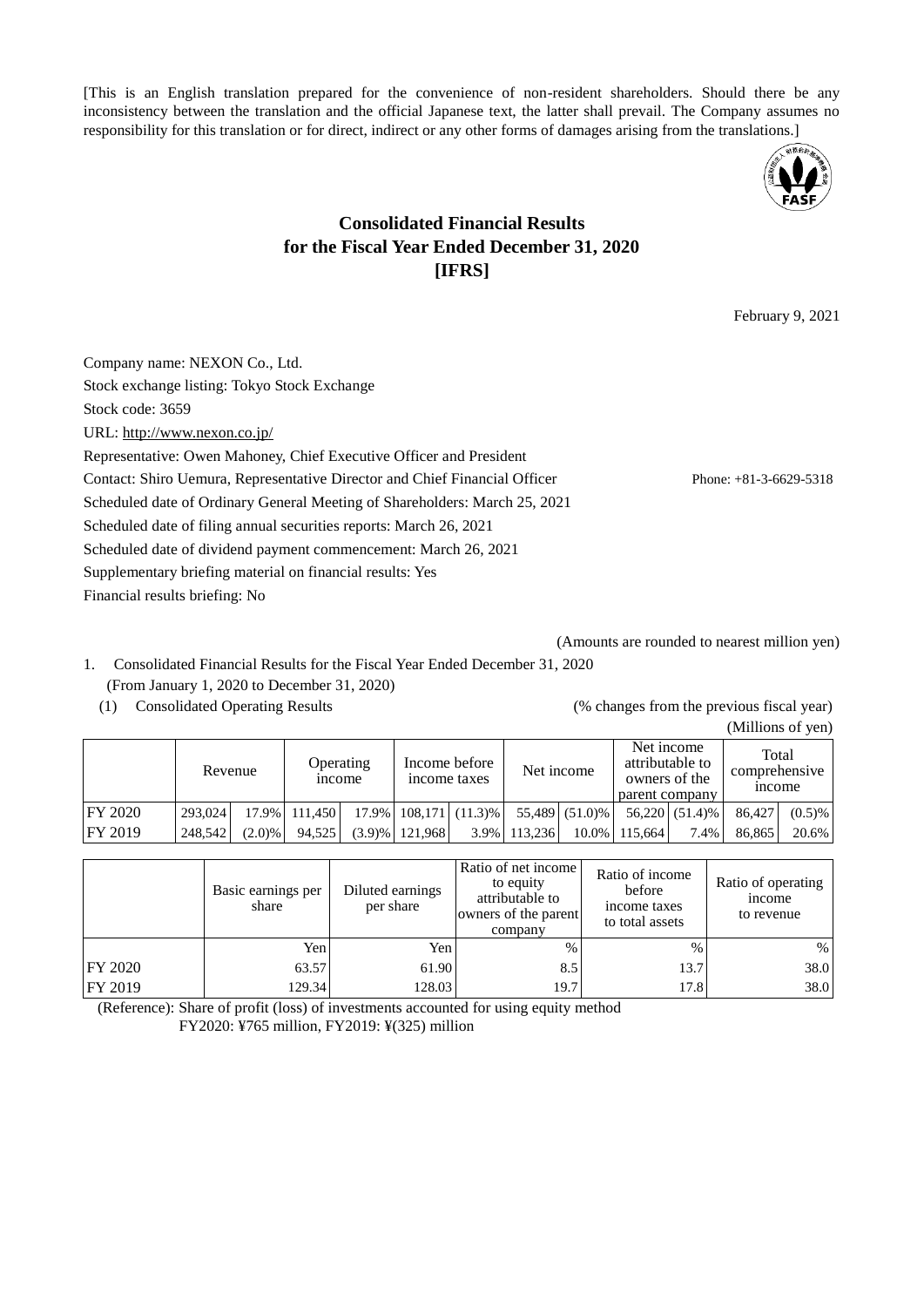# (2) Consolidated Financial Position

|                         |                 |                 | Total equity    | Ratio of equity                           | Equity attributable |
|-------------------------|-----------------|-----------------|-----------------|-------------------------------------------|---------------------|
|                         | Total assets    | Total equity    | attributable to | attributable to                           | to owners of the    |
|                         |                 |                 |                 | owners of the parent owners of the parent | parent company      |
|                         |                 |                 | company         | company                                   | per share           |
|                         | Millions of yen | Millions of yen | Millions of yen | $\%$                                      | Yen                 |
| As of December 31, 2020 | 862,161         | 720,445         | 709,882         | 82.3                                      | 800.35              |
| As of December 31, 2019 | 719,088         | 631,131         | 619,985         | 86.2                                      | 702.59              |

# (3) Consolidated Cash Flows

(Millions of yen)

|                 | From operating<br>activities | From investing<br>activities | From financing<br>activities | Cash and cash<br>equivalents<br>at end of year |
|-----------------|------------------------------|------------------------------|------------------------------|------------------------------------------------|
| <b>IFY 2020</b> | 137,603                      | (140, 234)                   | (2,626)                      | 252,570                                        |
| <b>FY 2019</b>  | 105.073                      | (28,625)                     | (27,742)                     | 253,636                                        |

# 2. Dividends

|                       |                |                | <b>Annual Dividends</b> |                                                                                              |       |                                               |                                                     | Ratio of total                                                                                                 |
|-----------------------|----------------|----------------|-------------------------|----------------------------------------------------------------------------------------------|-------|-----------------------------------------------|-----------------------------------------------------|----------------------------------------------------------------------------------------------------------------|
|                       | <b>Ouarter</b> | <b>Ouarter</b> | <b>Ouarter</b>          | End of 1st $\left  \text{End of 2nd} \right $ End of 3rd $\left  \text{End of Year} \right $ | Total | Total amount of<br>cash dividends<br>(annual) | Dividends<br>payout<br>ratio<br>(consoli-<br>dated) | amount<br>of dividends to<br>equity<br>attributable to<br>owners of<br>the parent<br>company<br>(consolidated) |
|                       | Yen            | Yen            | Yen                     | Yen                                                                                          | Yen   | Millions of yen                               | $\frac{0}{0}$                                       | $\%$                                                                                                           |
| FY 2019               |                | 0.00           |                         | 2.50                                                                                         | 2.50  | 2,206                                         | 1.9                                                 | 0.4                                                                                                            |
| FY 2020               |                | 2.50           |                         | 2.50                                                                                         | 5.00  | 4,428                                         | 7.9                                                 | 0.7                                                                                                            |
| FY 2021<br>(Forecast) |                | 2.50           |                         | 2.50                                                                                         | 5.00  |                                               |                                                     |                                                                                                                |

# 3. Consolidated Financial Results Forecast for the First Quarter of Fiscal Year Ending December 31, 2021 (From January 1, 2021 to March 31, 2021)

(% changes from the previous corresponding period) (Millions of yen)

|                      | Revenue    |                       | Operating<br><i>n</i> come |                       | Income before<br>income taxes |                  | Net income            |                  | Net income<br>attributable to<br>owners of the<br>parent company |                  | Basic earnings<br>per share |
|----------------------|------------|-----------------------|----------------------------|-----------------------|-------------------------------|------------------|-----------------------|------------------|------------------------------------------------------------------|------------------|-----------------------------|
|                      |            |                       |                            |                       |                               |                  |                       |                  |                                                                  |                  | Yen                         |
|                      | 82,770     | $0.0\%$               |                            | $35,265(15.1)\%$      |                               | $36,457(41.2)\%$ |                       | $25,629$ (48.5)% |                                                                  | 26,019 (47.9)%   | 29.33                       |
| <b>First Ouarter</b> | $\tilde{}$ | $\tilde{\phantom{a}}$ |                            | $\tilde{\phantom{a}}$ |                               |                  | $\tilde{\phantom{a}}$ |                  | $\tilde{}$                                                       |                  | $\sim$                      |
|                      | 89.129     | 7.7%                  | 41.922                     | 0.9%                  |                               | $43.114(30.4)\%$ |                       | $30,604(38.5)\%$ |                                                                  | $30,920(38.1)\%$ | 34.85                       |

(Note) For the forecasts of consolidated financial results for the fiscal year ending December 31, 2021, it is difficult to reasonably estimate financial results for the first six months ending June 30, 2021 and the fiscal year ending December 31, 2021 at the moment, and accordingly, only the financial results forecast for the first three months of the fiscal year ending December 31, 2021 is disclosed. Also, as it is difficult to estimate specific figures, disclosure is made with a range. For details, please refer to "1. Overview of Operating Results and Financial Position (3) Qualitative Information on Consolidated Financial Results Forecast" on page 6 of the Appendix.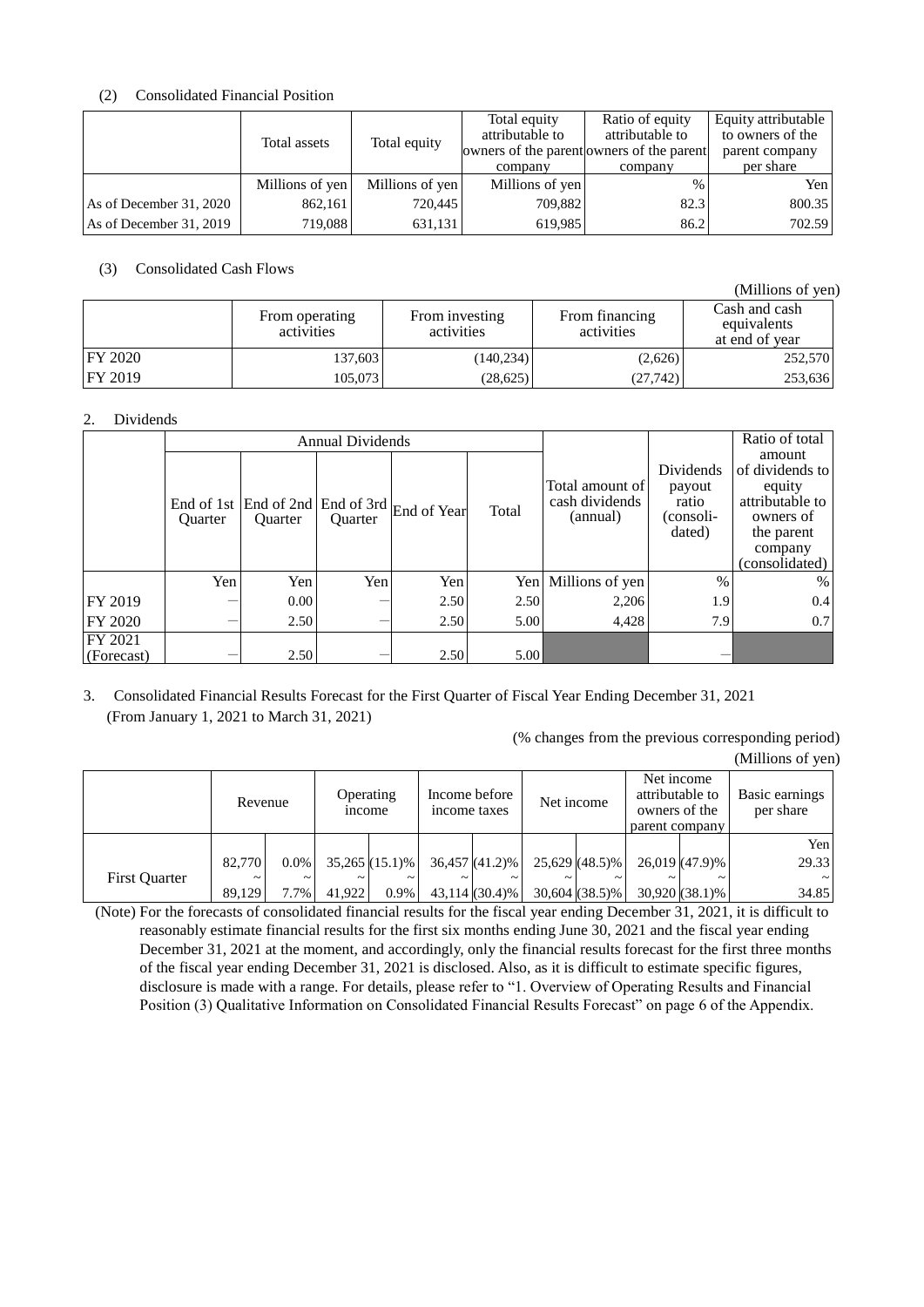## \*(Notes)

|    | (1) Changes in Significant Subsidiaries during the Period : Yes                                                           |                    |                                      |  |
|----|---------------------------------------------------------------------------------------------------------------------------|--------------------|--------------------------------------|--|
|    | (Changes in specified subsidiaries accompanying changes in scope of consolidation)                                        |                    |                                      |  |
|    | New 3 entities (Names) VIP Global Super Growth Hedge Fund;                                                                |                    | $\text{Excluded}$ - entities (Names) |  |
|    | Mirae Asset Global Innovation Growth Focus                                                                                |                    |                                      |  |
|    | <b>Equity Privately Placed Investment Trust;</b>                                                                          |                    |                                      |  |
|    | Samsung Digital Innovation Equity Fund Private                                                                            |                    |                                      |  |
|    | <b>Investment Trust 1</b>                                                                                                 |                    |                                      |  |
|    | (Note) Refer to Appendix p.19, "4. Consolidated Financial Statements and Major Notes, (6) Notes to Consolidated Financial |                    |                                      |  |
|    | Statements, (Changes in Significant Subsidiaries during the Period)" for details.                                         |                    |                                      |  |
|    |                                                                                                                           |                    |                                      |  |
|    | (2) Changes in accounting policies and changes in accounting estimates                                                    |                    |                                      |  |
| 1) | Changes in accounting policies required by IFRS:                                                                          | Yes                |                                      |  |
| 2) | Changes in accounting policies other than 1) above:                                                                       | N <sub>0</sub>     |                                      |  |
| 3) | Changes in accounting estimates:                                                                                          | N <sub>0</sub>     |                                      |  |
|    | (3) Number of shares issued and outstanding (common stock)                                                                |                    |                                      |  |
| 1) | Total number of shares issued at the end of the period (including treasury stock):                                        |                    |                                      |  |
|    | As of December 31, 2020:                                                                                                  | 886,961,539 shares |                                      |  |
|    | As of December 31, 2019:                                                                                                  | 901,530,560 shares |                                      |  |
| 2) | Total number of treasury stock at the end of the period:                                                                  |                    |                                      |  |
|    |                                                                                                                           |                    |                                      |  |
|    | As of December 31, 2020:                                                                                                  | 44 shares          |                                      |  |
|    | As of December 31, 2019:                                                                                                  | 19,109,021 shares  |                                      |  |
| 3) | Average number of shares during the period:                                                                               |                    |                                      |  |
|    | For the fiscal year ended December 31, 2020: 884, 335, 963 shares                                                         |                    |                                      |  |
|    |                                                                                                                           |                    |                                      |  |

For the fiscal year ended December 31, 2019: 894,277,145 shares

(Reference) Overview of Non-consolidated Financial Results

- 1. Non-consolidated Financial Results for the Fiscal Year Ended December 31, 2020 (From January 1, 2020 to December 31, 2020)
- (1) Non-consolidated Operating Results (% changes from the previous fiscal year)

(Millions of yen)

|                | Revenue |             | Operating income |   | Ordinary income |       | Net income |       |
|----------------|---------|-------------|------------------|---|-----------------|-------|------------|-------|
| <b>FY 2020</b> | 5,411   | $(10.1) \%$ | (5,163)          | - | 39,937          | 71.0% | 37,152     | 65.9% |
| FY 2019        | 6.016   | (14.4)%     | (5,143)          |   | 23,359          |       | 22,397     | —     |

|                 | Basic earnings<br>per share | Diluted earnings<br>per share |
|-----------------|-----------------------------|-------------------------------|
|                 | Yen                         | Yen                           |
| <b>IFY 2020</b> | 42.01                       | 41.54                         |
| <b>FY 2019</b>  | 25.04                       | 24.87                         |

(2) Non-consolidated Financial Position

|                         | Total assets | Net assets | Equity ratio | Net assets per share |
|-------------------------|--------------|------------|--------------|----------------------|
| As of December 31, 2020 | 103,313      | 100.759    | 89.5%        | $104.28$ yen         |
| As of December 31, 2019 | 63,004       | 60.604     | 84.3%        | $60.18$ yen          |

(Reference): Equity at December 31, 2020: ¥ 92,489 million, Equity at December 31, 2019: ¥53,105 million (Notes) Non-consolidated financial data is based on Japanese GAAP.

(Millions of yen)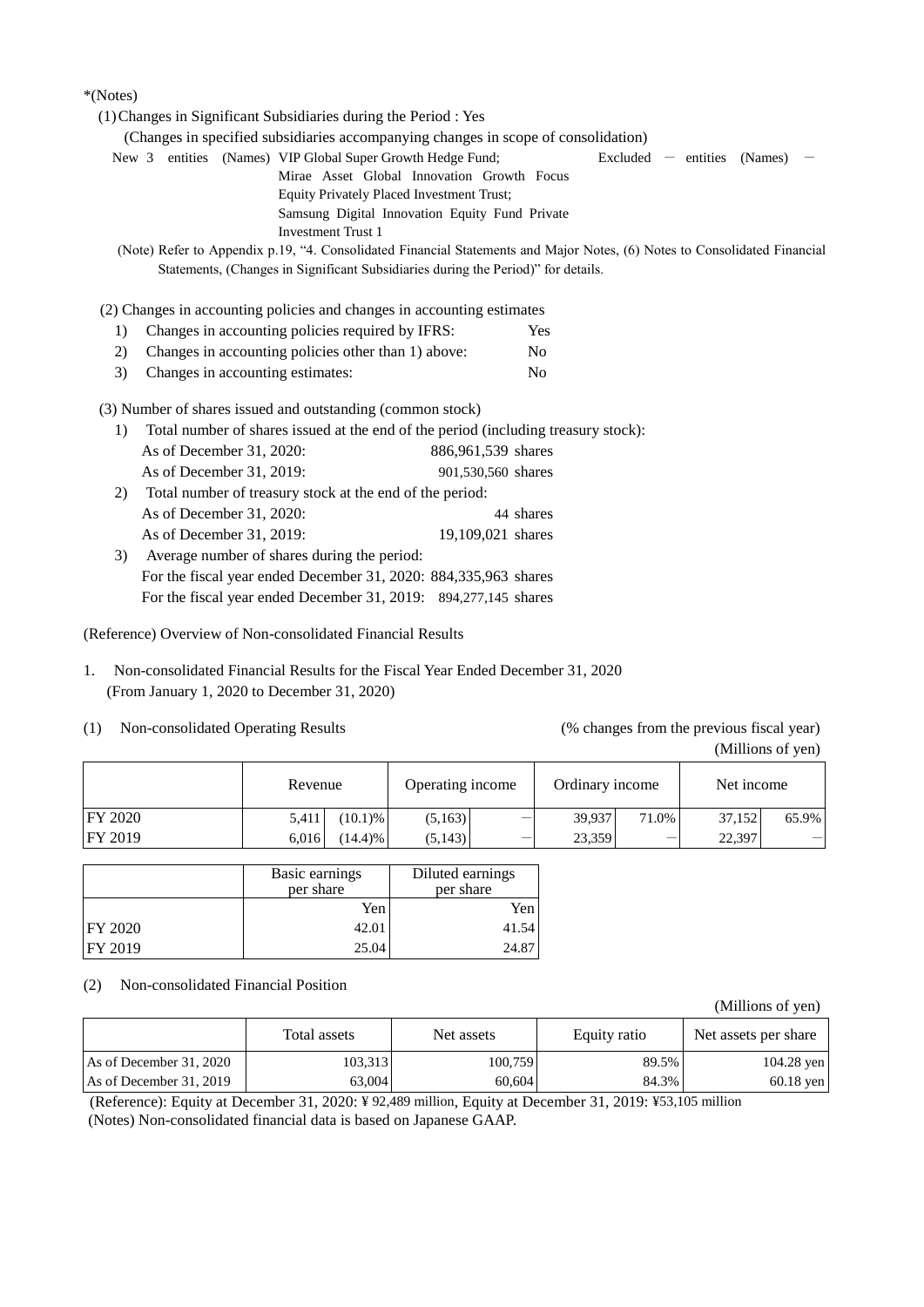\*This financial report is outside the scope of audit procedures.

\*Explanation of the Proper Use of Financial Results Forecasts and Other Notes

(Caution Concerning Forward-Looking Statements)

The forward-looking statements including the financial results forecast herein are based on the information available to the Company and certain assumptions that can be deemed reasonable at time of publication of this document, and are not intended as the Company's commitment to achieve such forecasts. Actual results may differ significantly from these forecasts due to various factors. For conditions prerequisite to the financial results forecast and the points to be noted in the use thereof, please refer to "1. Overview of Operating Results and Financial Position (3) Qualitative Information on Consolidated Financial Results Forecast" on page 6 of the Appendix.

(Method of Obtaining Supplementary Briefing Material on Financial Results) The supplementary briefing materials on financial results are available on the Company's website.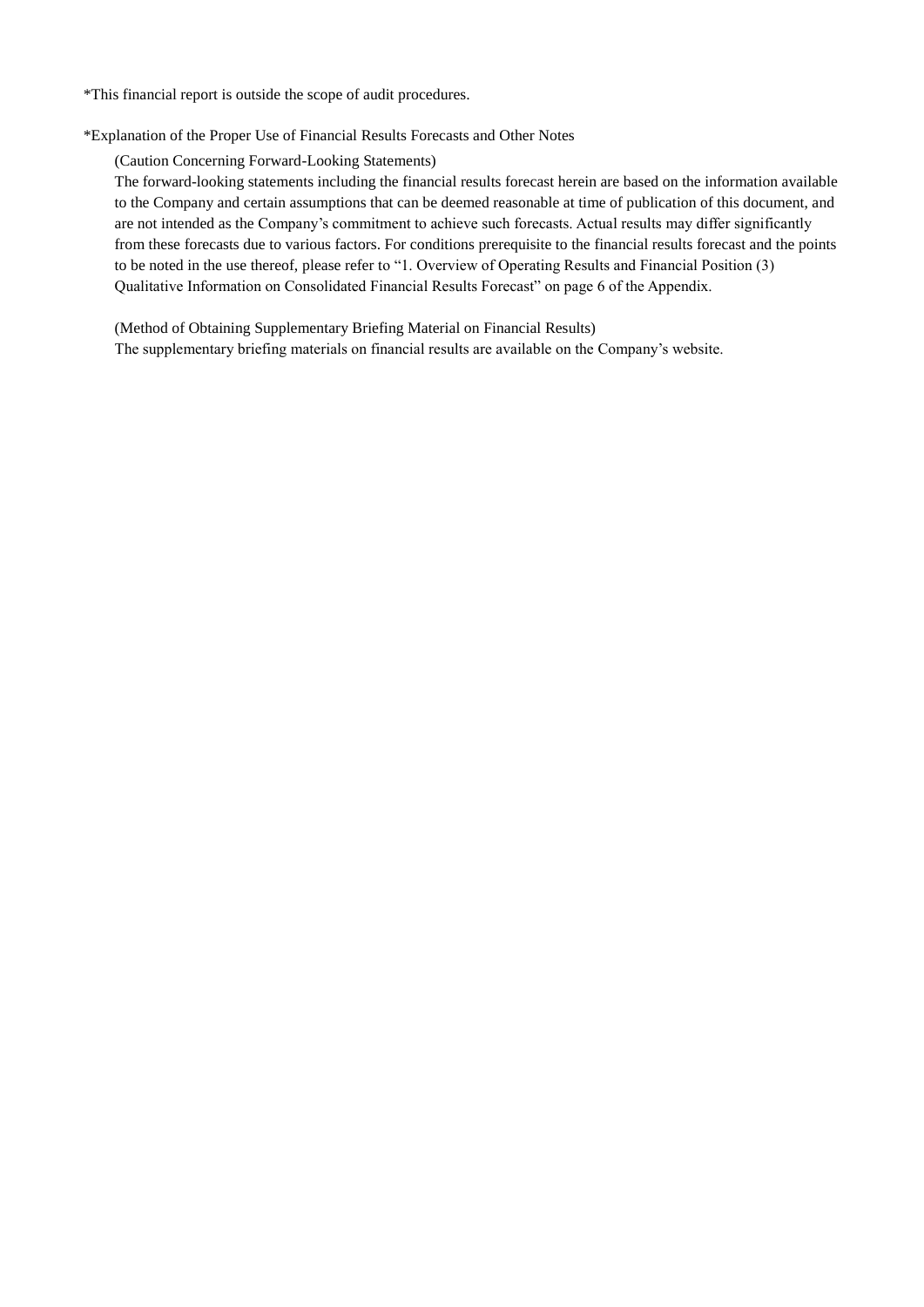# Contents of Appendix

| 1. |     |                                                                                                     | $\overline{c}$ |
|----|-----|-----------------------------------------------------------------------------------------------------|----------------|
|    | (1) |                                                                                                     | $\overline{c}$ |
|    | (2) |                                                                                                     | $\overline{4}$ |
|    | (3) |                                                                                                     | 6              |
|    | (4) | Basic Policy on the Distribution of Profits and Dividends for the Current and Next Fiscal Year      | 7              |
| 2. |     |                                                                                                     | 8              |
| 3. |     |                                                                                                     | 12             |
| 4. |     |                                                                                                     | 13             |
|    | (1) |                                                                                                     | 13             |
|    | (2) |                                                                                                     | 15             |
|    | (3) |                                                                                                     | 16             |
|    | (4) |                                                                                                     | 17             |
|    | (5) |                                                                                                     | 18             |
|    | (6) |                                                                                                     | 19             |
|    |     |                                                                                                     | 19             |
|    |     |                                                                                                     | 19             |
|    |     |                                                                                                     | 19             |
|    |     |                                                                                                     | 20             |
|    |     | (Notes on Significant Changes in the Amount of Equity Attributable to Owners of the Parent Company) | 21             |
|    |     |                                                                                                     | 22             |
|    |     |                                                                                                     | 27             |
|    |     |                                                                                                     | 27             |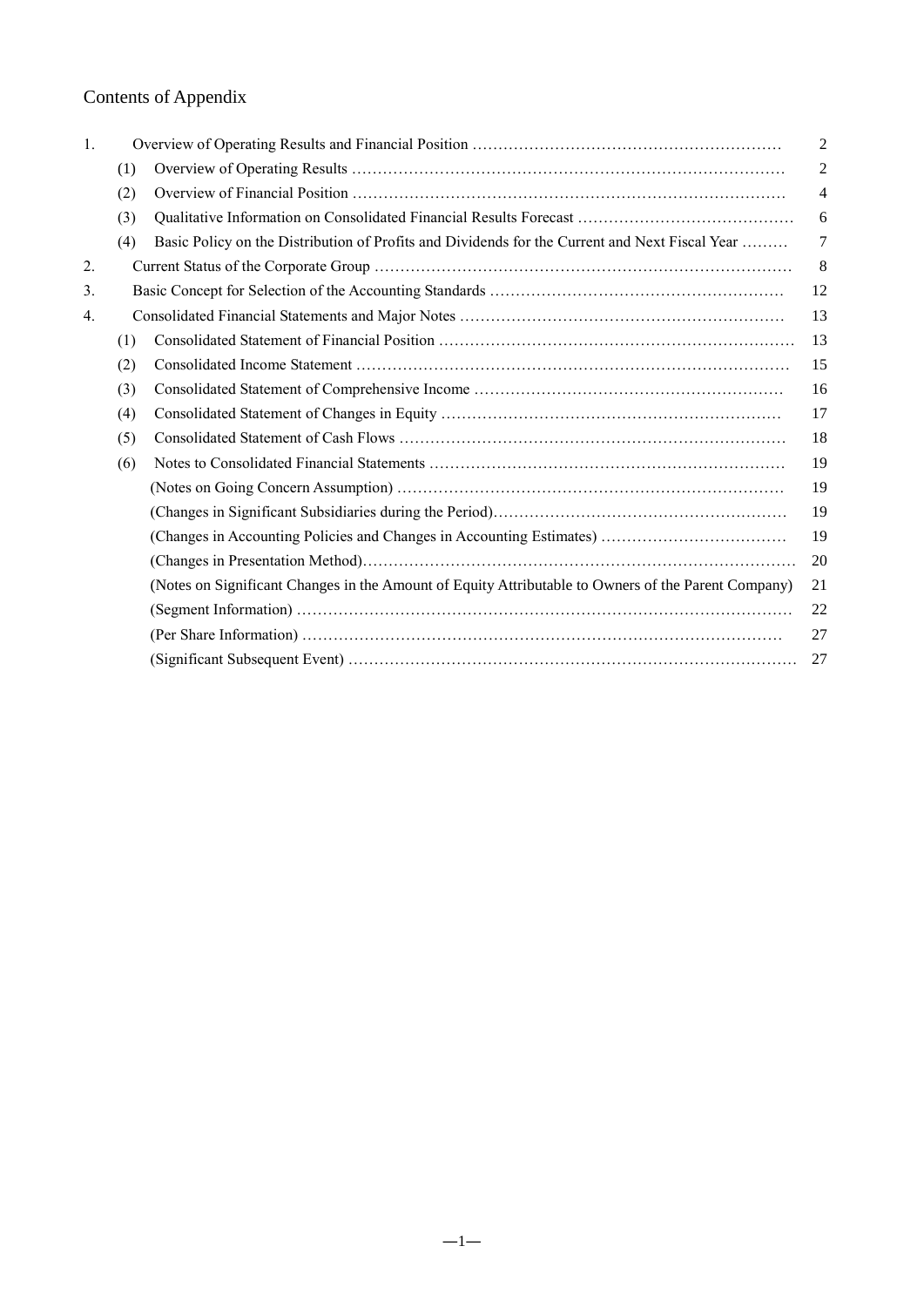# 1. Overview of Operating Results and Financial Position

#### (1) Overview of Operating Results

As for the global economy during the fiscal year ended December 31, 2020, although a gradual economic recovery was seen in China where the local COVID-19 infections had been almost fully contained and some signs of recovery were seen in the U.S., the extremely harsh conditions are expected to continue as the end of the COVID-19 pandemic is still out of sight. While there are hopes for the economy to continue to pick up as the restart of global economic activities is phased in, the road to economic recovery is yet uncertain and future outlook remains extremely unclear despite the move to develop effective coronavirus vaccines in countries around the world. As for the Japanese economy, the government declared a state of emergency again due to COVID-19 resurgence and we need to continue to keep an eye on the COVID-19 situation in Japan and abroad, as well as its financial, economic and social impact.

Under these circumstances, although the situation varies slightly depending on the region, Nexon Group has continued to operate its PC online and mobile businesses without its overall business being largely affected, endeavoring to provide users with an enjoyable game experience by developing high-quality games, acquiring more contents, servicing new titles, and updating existing titles. Specifically, we have established the following as Nexon's Focus Strategy: (i) focusing on massive multiplayer online games, (ii) enabling our service to be played across multiple platforms including PC, console and mobile, (iii) leveraging Nexon's IPs, and (iv) investing in new IPs that we think are really special. We have also worked on initiatives for the growth of our global business.

For the fiscal year ended December 31, 2020, we achieved record-high full-year revenue despite a revenue decrease from our China business, as both our major franchises and mobile business significantly grew due to the effectiveness of the Focus Strategy above. We have recorded revenue growth for nine consecutive years since we went public in 2011, excluding the impact of the foreign currency exchange.

In Korea, we saw strong results from all four of our major PC titles. *MapleStory*, *Dungeon&Fighter* and *EA SPORTS ™ FIFA ONLINE 4* ("*FIFA ONLINE 4*") all marked record-breaking full-year revenues. *MapleStory* and *Dungeon&Fighter* grew by 97% and 53%, respectively, year-over-year, while *FIFA ONLINE 4* also showed growth. Mobile revenue also increased significantly as we benefitted from the mobile versions of our hit titles, such as *The Kingdom of the Winds: Yeon*, *KartRider Rush+* and *EA SPORTS ™ FIFA MOBILE* ("*FIFA MOBILE*"), as well as *V4*. Accordingly, our Korea business overall grew by 84% year-over-year, achieving record-high full-year revenue and accounting for 56% of the consolidated group revenue in the fiscal year ended December 31, 2020.

In China, revenue decreased year-over-year due to a slowdown of our major PC title, *Dungeon&Fighter*, which has seen a decline in its user metrics since the second half of FY2019. We have worked to improve its user engagement by conducting major updates and constant events, but the numbers of its active and paying users remained low throughout the year and its revenue decreased year-over-year.

In Japan, while we benefitted from *TRAHA*, *V4* and *FIFA MOBILE*, which all launched in FY2020, revenue decreased year-over-year due to a slowdown of *MapleStory M*, which launched in FY2019, and the disposition of gloops, Inc., which was our consolidated subsidiary.

In North America and Europe, revenue slightly increased year-over-year primarily driven by increases in revenue from *MapleStory* and *MapleStory M*.

In Rest of World, revenue increased year-over-year driven by contributions from *KartRider Rush+* and *V4*, which launched in FY2020, as well as *MapleStory*'s revenue growth.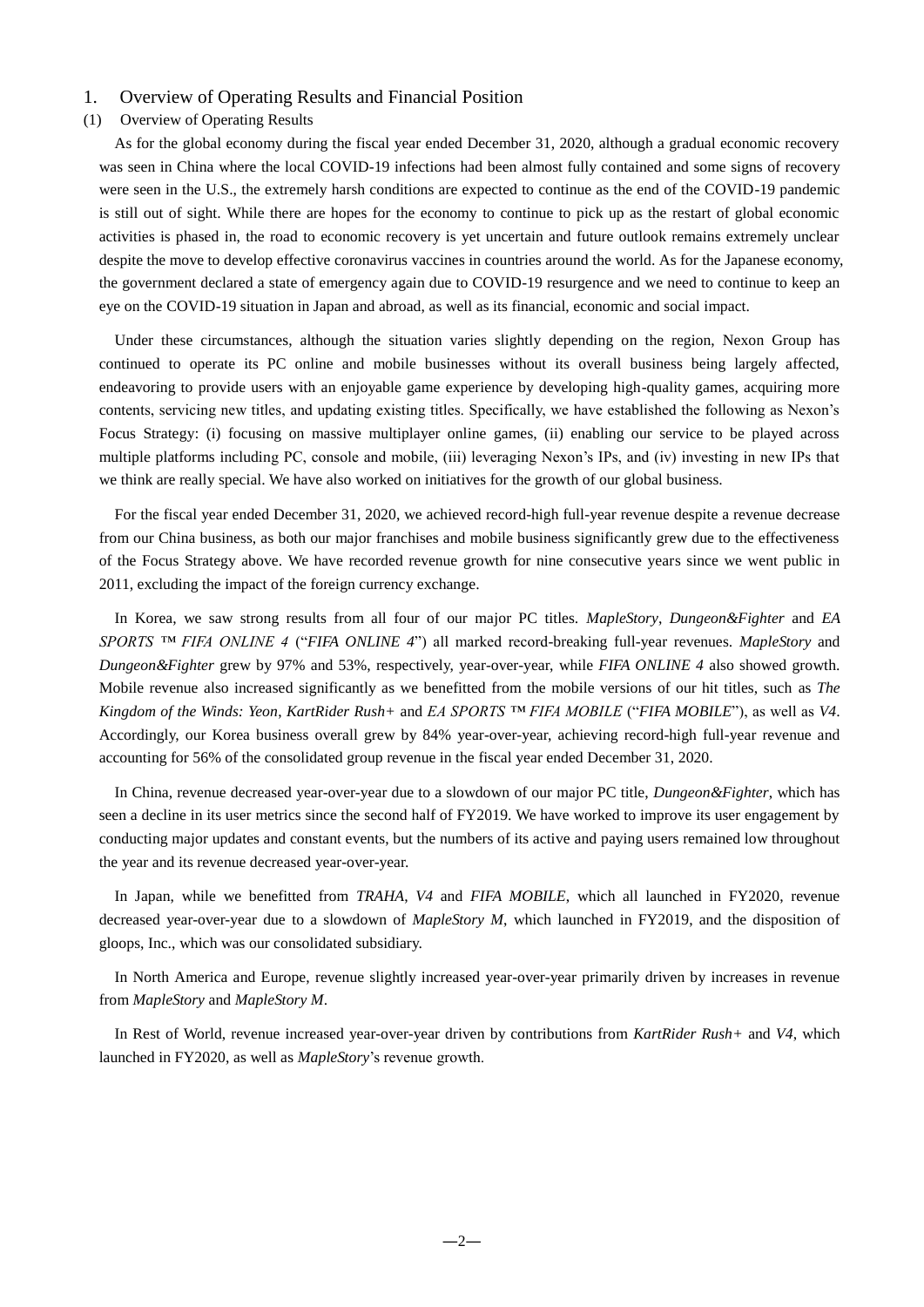In terms of expenses, cost of sales increased year-over-year primarily due to an increase in royalty costs in proportion to contributions from *The Kingdom of the Winds: Yeon* and an increase in revenue from *FIFA ONLINE 4*. Selling, general and administrative expenses increased year-over-year due to an increase in platform costs attributable to the strong performances of mobile games including *The Kingdom of the Winds: Yeon*, *KartRider Rush+* and *V4*. Other revenue decreased due to comparisons with FY2019, when we recorded a gain on step acquisition related to our consolidation of Embark Studios AB. Other expenses also decreased due to comparisons with FY2019, when we recorded an impairment loss on goodwill and intangible assets of Pixelberry Studios.

Finance income decreased and finance costs increased year-over-year as a result of a foreign exchange loss primarily on foreign currency-denominated cash deposits. Income tax expense increased year-over-year as a result of additional recognition of deferred tax liabilities on undistributed profits of our overseas subsidiary in the fiscal year ended December 31, 2020.

As a result, for the fiscal year ended December 31, 2020, Nexon Group recorded revenue of ¥293,024 million (up 17.9% year-over-year), operating income of ¥111,450 million (up 17.9% year-over-year), income before income taxes of ¥108,171 million (down 11.3% year-over-year) and net income attributable to owners of the parent company of ¥56,220 million (down 51.4% year-over-year).

Performance results by reportable segments are as follows:

(a) Japan

Revenue for the fiscal year ended December 31, 2020 amounted to ¥4,316 million (down 43.6% year-overyear) and segment loss amounted to ¥4,338 million (segment loss of ¥3,490 million for the fiscal year ended December 31, 2019). PC and mobile revenues both decreased in Japan.

(b) Korea

Revenue for the fiscal year ended December 31, 2020 amounted to ¥266,775 million (up 21.0% year-over-year) and segment profit amounted to ¥126,839 million (up 13.0% year-over-year). Revenue in Korea include royalty income of NEOPLE INC. (a subsidiary of NEXON Korea Corporation, our consolidated subsidiary) attributable to license agreements in China.

(c) China

Revenue for the fiscal year ended December 31, 2020 amounted to ¥3,058 million (up 8.4% year-over-year), and segment profit amounted to ¥1,891 million (up 21.5% year-over-year).

(d) North America

Revenue for the fiscal year ended December 31, 2020 amounted to ¥16,907 million (up 6.0% year-over-year) and segment loss amounted to ¥1,263 million (segment loss of ¥5,527 million for the fiscal year ended December 31, 2019).

#### (e) Other

Revenue for the fiscal year ended December 31, 2020 amounted to ¥1,968 million (up 16.9% year-over-year) and segment loss amounted to ¥2,821 million (segment loss of ¥957 million for the fiscal year ended December 31, 2019).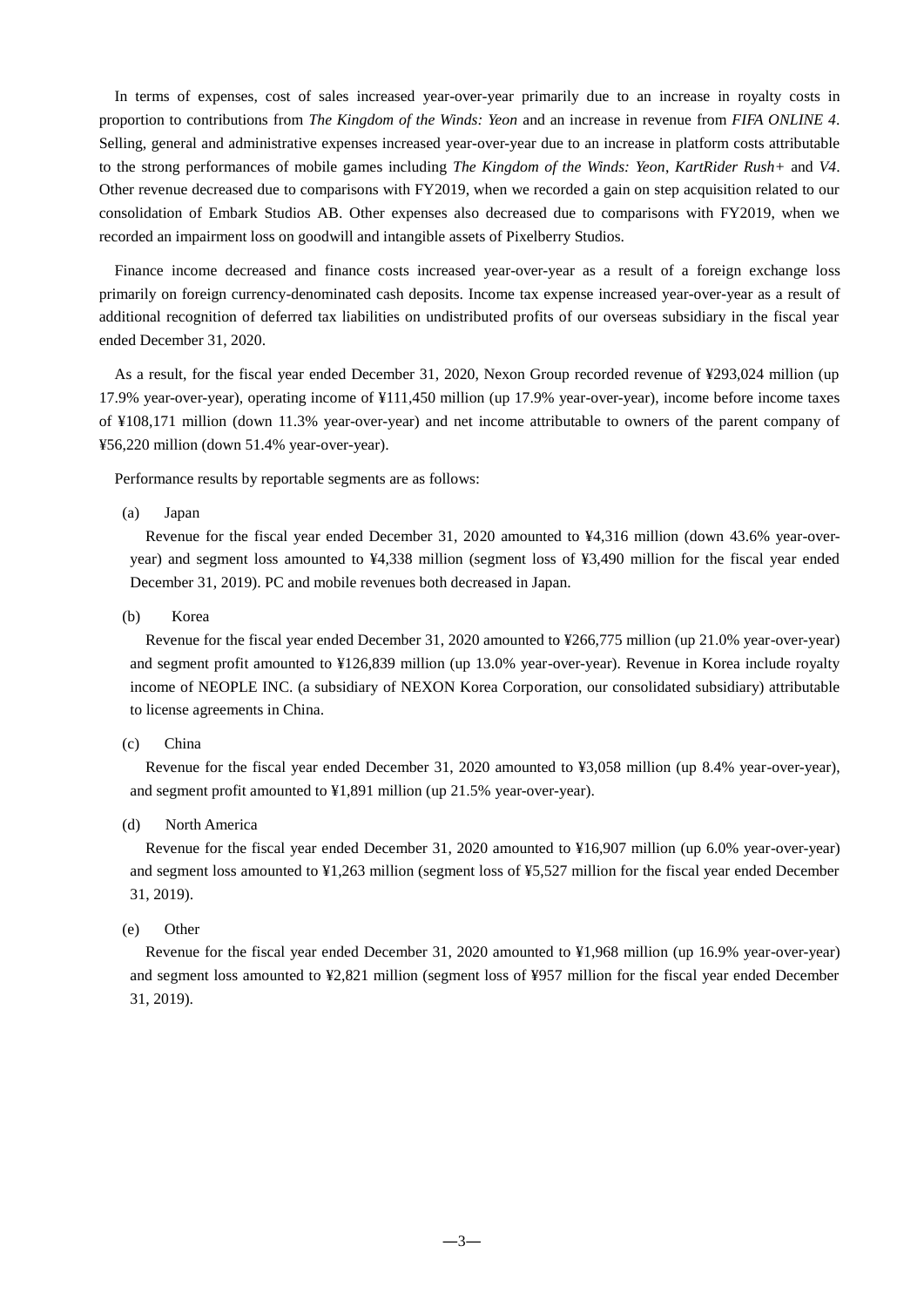## (2) Overview of Financial Position

(a) Assets, liabilities and equity

#### (Assets)

Total assets as of December 31, 2020 amounted to ¥862,161 million, an increase of ¥143,073 million from December 31, 2019. Major components include an increase of ¥139,289 million in other financial assets.

#### (Liabilities)

Total liabilities as of December 31, 2020 amounted to ¥141,716 million, an increase of ¥53,759 million from December 31, 2019. Major components include an increase of ¥34,344 million in deferred tax liabilities and an increase of ¥8,371 million in income taxes payable.

#### (Equity)

Equity as of December 31, 2020 totaled ¥720,445 million, an increase of ¥89,314 million from December 31, 2019. Major components of changes in equity include an increase of ¥44,769 million in retained earnings primarily due to the recording of net income attributable to owners of the parent company and an increase of ¥31,464 million in other equity interest primarily due to an increase in financial assets measured at fair value through other comprehensive income.

#### (b) Cash flows

Cash and cash equivalents (collectively, "cash") as of December 31, 2020 were ¥252,570 million, a decrease of ¥1,066 million from December 31, 2019. The decrease includes ¥4,191 million in effects of exchange rate changes on cash.

Cash flows from each activity for the fiscal year ended December 31, 2020 and their significant components are as follows:

#### (Cash flows from operating activities)

Net cash provided by operating activities was ¥137,603 million, compared to ¥105,073 million for the fiscal year ended December 31, 2019. Major components of the increase include income before income taxes of ¥108,171 million (¥121,968 million for the fiscal year ended December 31, 2019) and interest and dividends received of ¥11,353 million (¥11,992 million for the fiscal year ended December 31, 2019). While income before income taxes decreased due to the impact of exchange rates, net cash provided by operating activities increased year-over-year primarily driven by revenue growth.

#### (Cash flows from investing activities)

Net cash used in investing activities was ¥140,234 million, compared to net cash of ¥28,625 million for the fiscal year ended December 31, 2019. Major cash outflows include purchases of investment securities of ¥86,258 million (¥31,519 million for the fiscal year ended December 31, 2019) and purchases of securities by investment funds under consolidated subsidiaries of ¥31,867 million (¥- million for the fiscal year ended December 31, 2019). Net cash used in investing activities increased year-over-year as a result of an increase in purchases of securities primarily due to our consolidation of investment funds and strategic investments in global entertainment companies.

#### (Cash flows from financing activities)

Net cash used in financing activities was ¥2,626 million, compared to ¥27,742 million for the fiscal year ended December 31, 2019. Major cash inflows include proceeds from exercise of stock options of ¥7,050 million (¥3,127 million for the fiscal year ended December 31, 2019). Major cash outflows include cash dividends paid of ¥4,417 million (¥0 million for the fiscal year ended December 31, 2019), purchases of treasury stock of ¥2,783 million (¥27,225 million for the fiscal year ended December 31, 2019) and repayment of lease liability of ¥2,339 million (¥1,790 million for the fiscal year ended December 31, 2019). Net cash used in financing activities decreased yearover-year primarily due to a decrease in purchases of treasury stock and an increase in proceeds from exercise of stock options.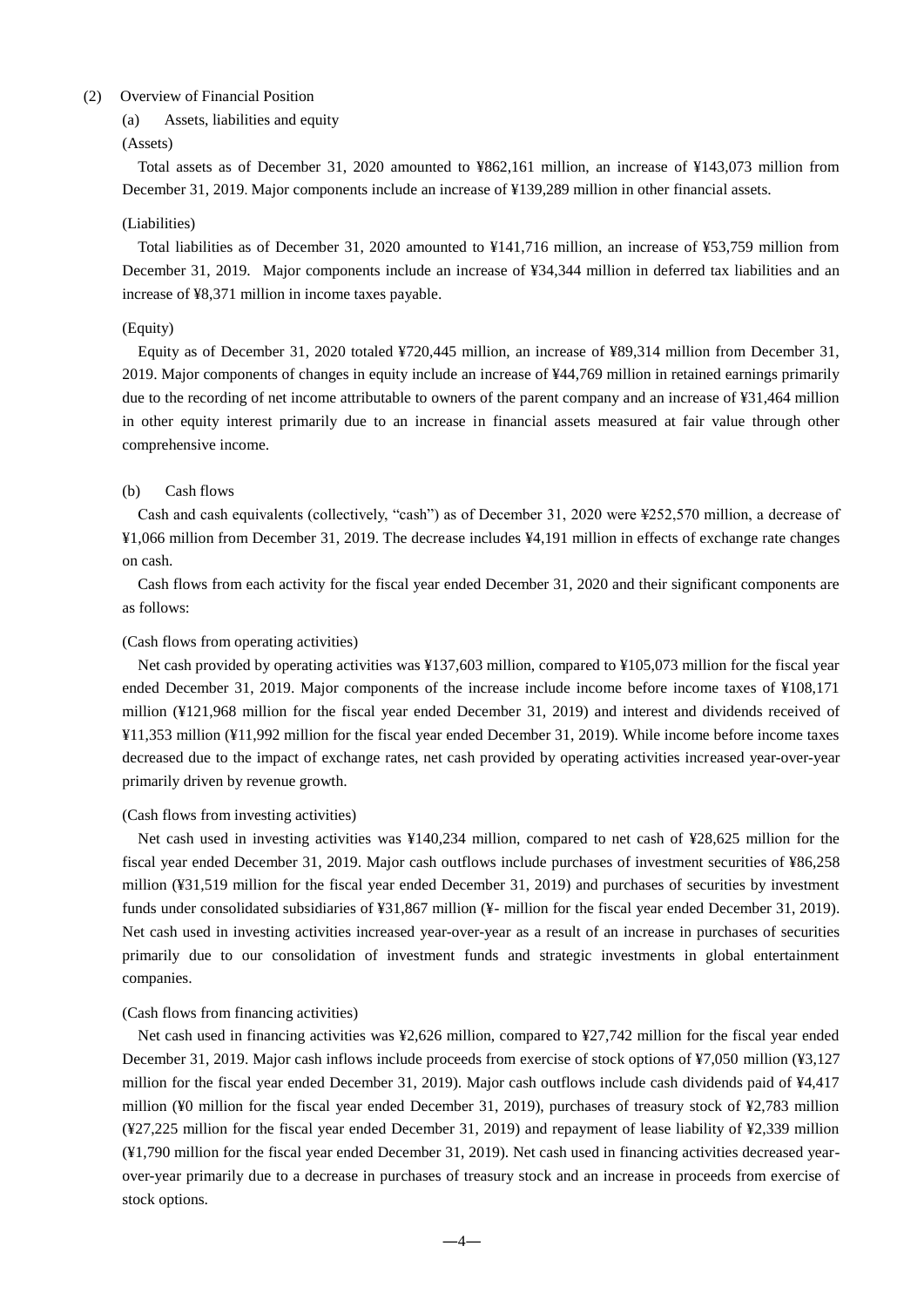(Reference) The changes in cash flow indicators are as follows:

|                                                                                      | FY2019 | FY2020 |
|--------------------------------------------------------------------------------------|--------|--------|
| Ratio of equity attributable to owners of the parent company (%)                     | 86.2   | 82.3   |
| Ratio of equity attributable to owners of the parent company at<br>fair value $(\%)$ | 177.9  | 327.1  |
| Interest-bearing liabilities to cash flow ratio (years)                              | 0.1    | (0,1)  |
| Interest coverage ratio (times)                                                      | 264.8  | 337.6  |

Ratio of equity attributable to owners of the parent company:

Equity attributable to owners of the parent company (end of year) / total assets (end of year) Ratio of equity attributable to owners of the parent company at fair value:

Market capitalization / total assets (end of year)

Interest-bearing liabilities to cash flow ratio:

Interest-bearing liabilities / cash flows

Interest coverage ratio:

Cash flows / interest paid

(Note 1) All ratios are calculated based on the financial data on a consolidated basis.

- (Note 2) Market capitalization is calculated based on the number of shares issued and outstanding, excluding treasury stock.
- (Note 3) Cash flows are derived from operating cash flows.
- (Note 4) Interest-bearing liabilities cover all liabilities recorded in the consolidated statement of financial position that are subject to interest payment.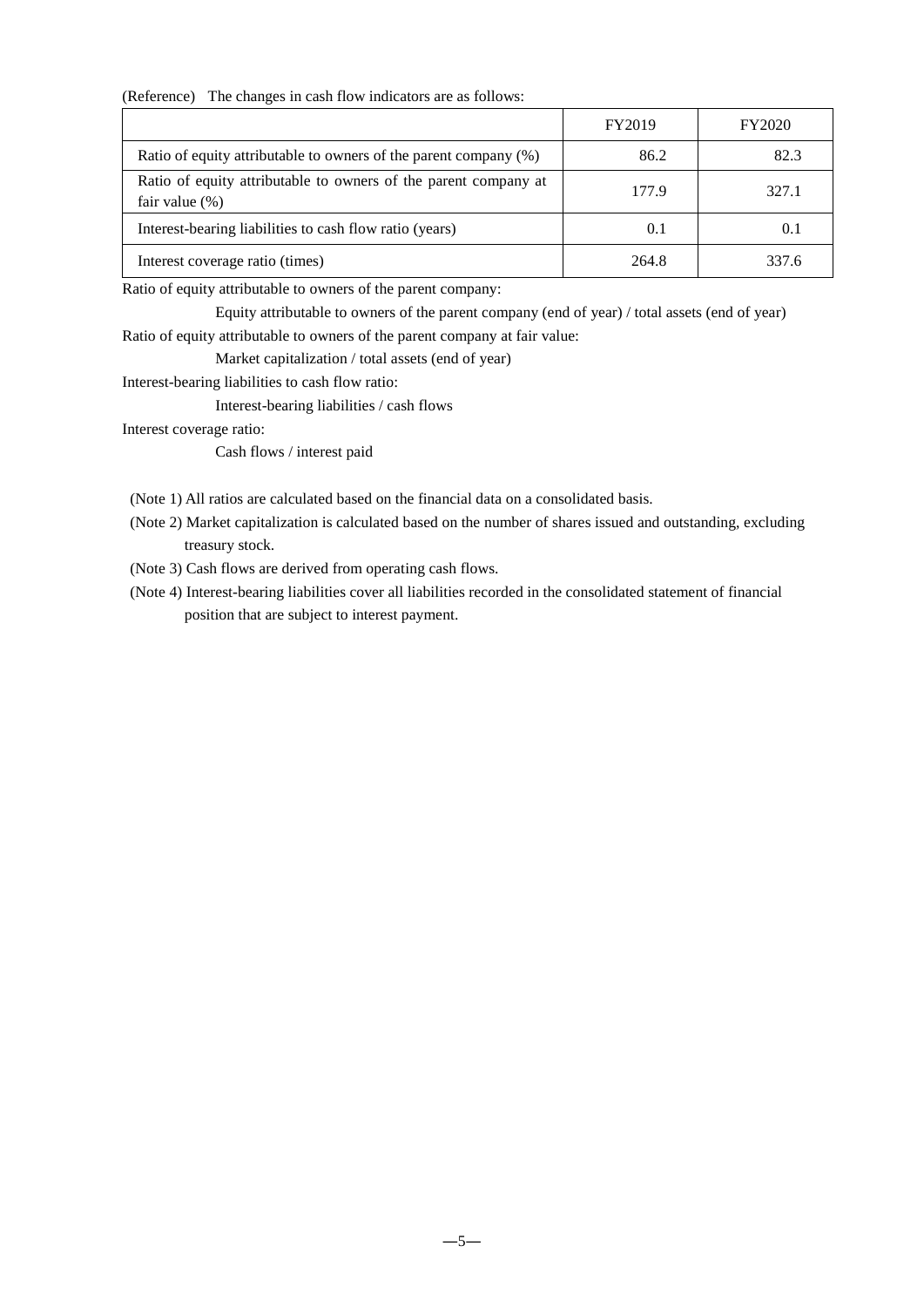#### (3) Qualitative Information on Consolidated Financial Results Forecast

The harsh conditions in the business environment surrounding Nexon Group are expected to continue going forward as there are concerns of an economic downturn due to the sharp decline in consumption attributable to the COVID-19 pandemic while the end of the pandemic is still nowhere in sight. However, we do not expect any event that could have material impact on our business to occur going forward.

In our consolidated business outlook, we disclose our expectations for the following quarter as a range to provide more accurate information to our shareholders and investors, since it is difficult to derive full-year consolidated forecasts due to uncertainties in projecting the speed of growth of PC online game and mobile game markets in which Nexon Group's main businesses operate, and because our revenue is largely dependent on such uncertain factors as users' preferences and whether or not we have any hit titles.

For the three months ending March 31, 2021, Nexon Group expects consolidated revenue in the range of ¥82,770~89,129 million (up 0.0%~7.7% year-over-year), operating income in the range of ¥35,265~41,922 million (down 15.1%~up 0.9% year-over-year), income before income taxes in the range of ¥36,457~43,114 million (down 41.2%~30.4% year-over-year), net income in the range of ¥25,629~30,604 million (down 48.5%~38.5% year-overyear), net income attributable to owners of the parent company in the range of ¥26,019~30,920 million (down 47.9%~38.1% year-over-year), and basic earnings per share in the range of ¥29.33~34.85. Nexon Group operates its businesses around the world, in Japan, South Korea, China, the United States and other countries. Major exchange rates for Q1 2021 are expected to be 1 U.S. Dollar =  $\frac{104.17}{100}$  Korean Won = ¥9.45 and 1 Chinese Yuan = ¥16.00. In general, the exchange rates of the Korean Won and the Chinese Yuan to Japanese Yen are assumed to be linked to the exchange rate of U.S. Dollar to Japanese Yen. Based on this assumption, we expect that every one Japanese Yen move against the U.S. Dollar will have an impact of approximately ¥819 million on revenue and approximately ¥389 million on operating income for the three months ending March 31, 2021.

As for revenue based on customer location for the three months ending March 31, 2021, our expectations are as follows.

In Korea, we expect that our Focus Strategy will drive year-over-year double-digit growth of our PC online games, namely *MapleStory*, *Dungeon&Fighter* and *Sudden Attack*, as well as *MapleStory M*, which is keeping up its good momentum since the major update in December 2020. Both PC online and mobile games are expected to grow yearover-year due to contributions from *The Kingdom of the Winds: Yeon* which launched in Q3 2020, as well as *KartRider Rush+* and *FIFA MOBILE*, both of which launched in Q2 2020. As a result, we expect our overall revenue in Korea to increase once again even with the tough comparisons with Q1 2020.

While we expect the mobile business in Korea to grow year-over-year, revenue is expected to sequentially decrease due to the slowdown of *The Kingdom of the Winds: Yeon* and *KartRider Rush+* attributable to decreases in the number of users. We will endeavor to retain existing users, attract new users and regain lapsed users by offering rich contents and events, and also conduct measures for long-term operations.

In China, we expect revenue to decrease year-over-year due to a decrease in revenue from our major PC title, *Dungeon&Fighter*.

On January 21, 2021 we introduced *Dungeon&Fighter*'s Lunar New Year update, which included additional dungeons and avatar package offerings. While the numbers of active users and paying users have remained stable from Q4 2020, they have decreased compared to last year. Accordingly, we also expect the sales of the Lunar New Year package offerings to decrease. In addition, revenue is expected to decrease due to tough comparisons with Q1 2020 when we introduced a major update including the Level Cap release and the third awakening. Although we do not expect a significant improvement in the user metrics on the short term, we will take various measures for growth on the mid- to long-term, including seasonal updates and updates designed to attract new users and regain churned users.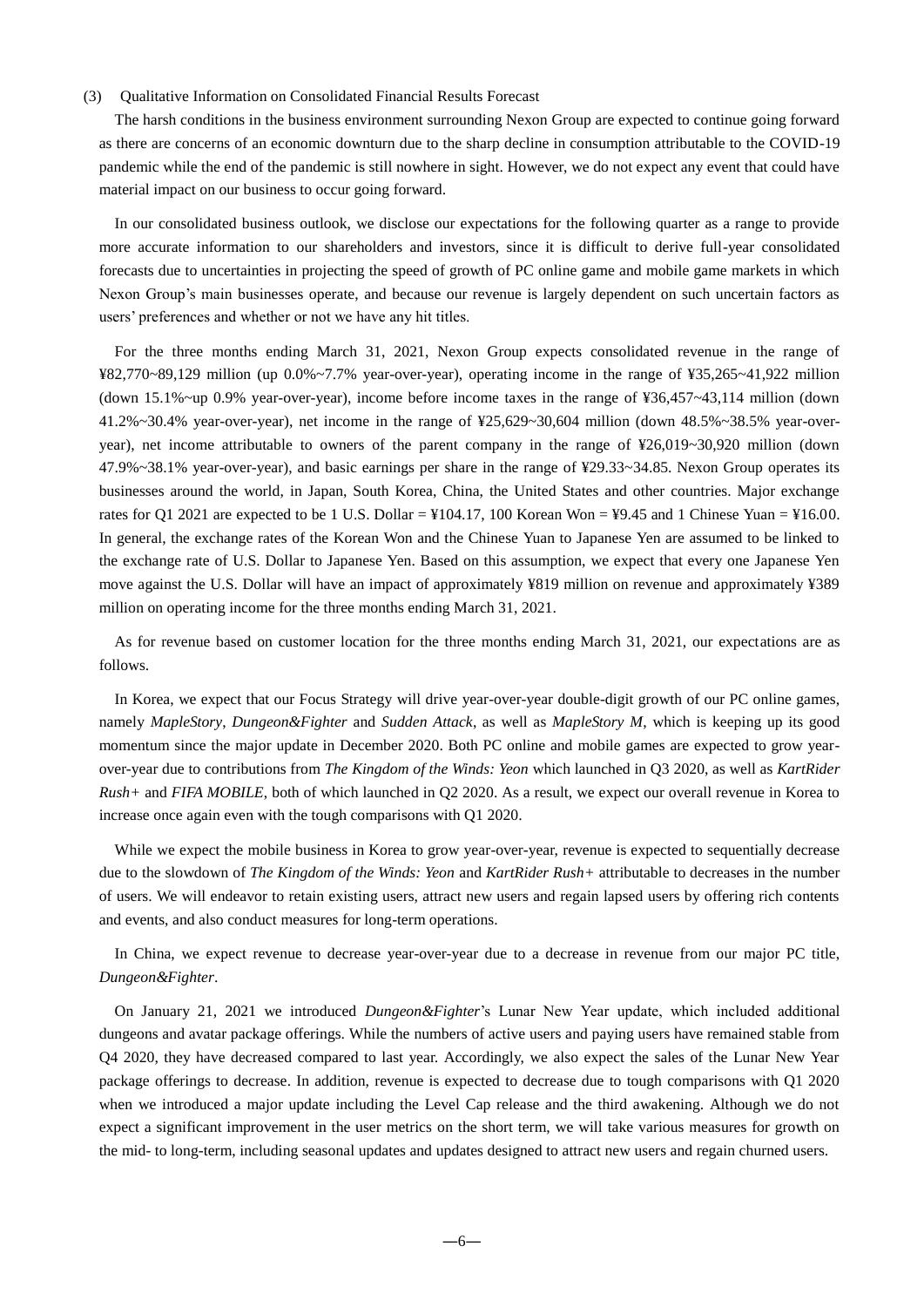In Japan, we expect revenue to increase year-over-year driven by *FIFA MOBILE*, *V4*, *TRAHA* and contributions from *Blue Archive*, which is a mobile game that launched on February 4, 2021 developed by our consolidated subsidiary NAT GAMES Co., Ltd.

In North America and Europe, we expect revenue in the range of a year-over-year decrease to increase. While we anticipate a double-digit growth in *MapleStory* compared to Q1 2020 when it recorded 54% growth year-over-year, we also expect this to be offset by a decrease in revenues from *Choices* and *MapleStory 2*, whose service ended in 2020.

In the Rest of World, we expect revenue to decrease year-over-year due to contributions expected from *KartRider Rush+* being more than offset by declines in *World of Dragon Nest* and other mobile titles.

On the cost side, in the three months ending March 31, 2021, we expect increases in royalty costs and platform costs, as well as an increase in marketing costs due to ongoing marketing of mobile games, and an increase in HR costs including salary and stock option costs. Furthermore, we have formulated a new HR strategy in Korea, which is the center of our development, for the purpose of sustained growth and further strengthening of our competitiveness in the global market. We expect that HR costs will significantly increase year-over-year as salary levels were raised to retain talented personnel and gain new top-level personnel in the intensely competitive HR market, and we decided to adopt an incentive program that is more aligned with individual results than before. While we expect a decrease in Other expenses due the impairment loss recorded in Q1 2020 not being repeated in Q1 2021, we expect the unfavorable factors to be greater than the favorable factors. Therefore, we expect costs to increase year-over-year in the three months ending March 31, 2021.

Our business outlook is based on information currently available to us, which includes various uncertainties. Therefore, actual performance may vary from our outlook due to changes in the business condition.

#### (4) Basic Policy on the Distribution of Profits and Dividends for the Current and Next Fiscal Year

Nexon recognizes that the return of profits to shareholders is an important management issue. Our policy is to return profits to shareholders through dividend payments, share repurchases and other means depending on the results of operations and upon full consideration of factors including the state of shareholder equity, management results and revenue outlook. We intend to use our internal capital reserves by taking into account the balance between return of profits to shareholders and other considerations such as the expansion of our existing business and development of new businesses to strengthen our management base and enrich our future business domain, and effective investments, primarily M&As and acquisition of game publishing rights, to proactively develop our business for future growth.

In accordance with the policy above, we are scheduled to pay out year-end dividends of 2.5 yen per share for the fiscal year ended December 31, 2020. Furthermore, interim and year-end dividends of 2.5 yen per share are also scheduled for the fiscal year ending December 31, 2021.

At Nexon, dividends of surplus are decided by a resolution of the Board of Directors. Furthermore, Nexon's Articles of Incorporation stipulates that "The decisions of the Company with regards to dividends of surplus and other matters as stipulated under each provision of Article 459 (1) of the Companies Act shall not require a resolution of the General Meeting of Shareholders but shall be decided by a resolution of the Board of Directors, except when otherwise provided for by laws and regulations," and that "The record date for the Company's year-end dividends shall be December 31 of each year" and "The record date for the Company's interim dividends shall be June 30 of each year."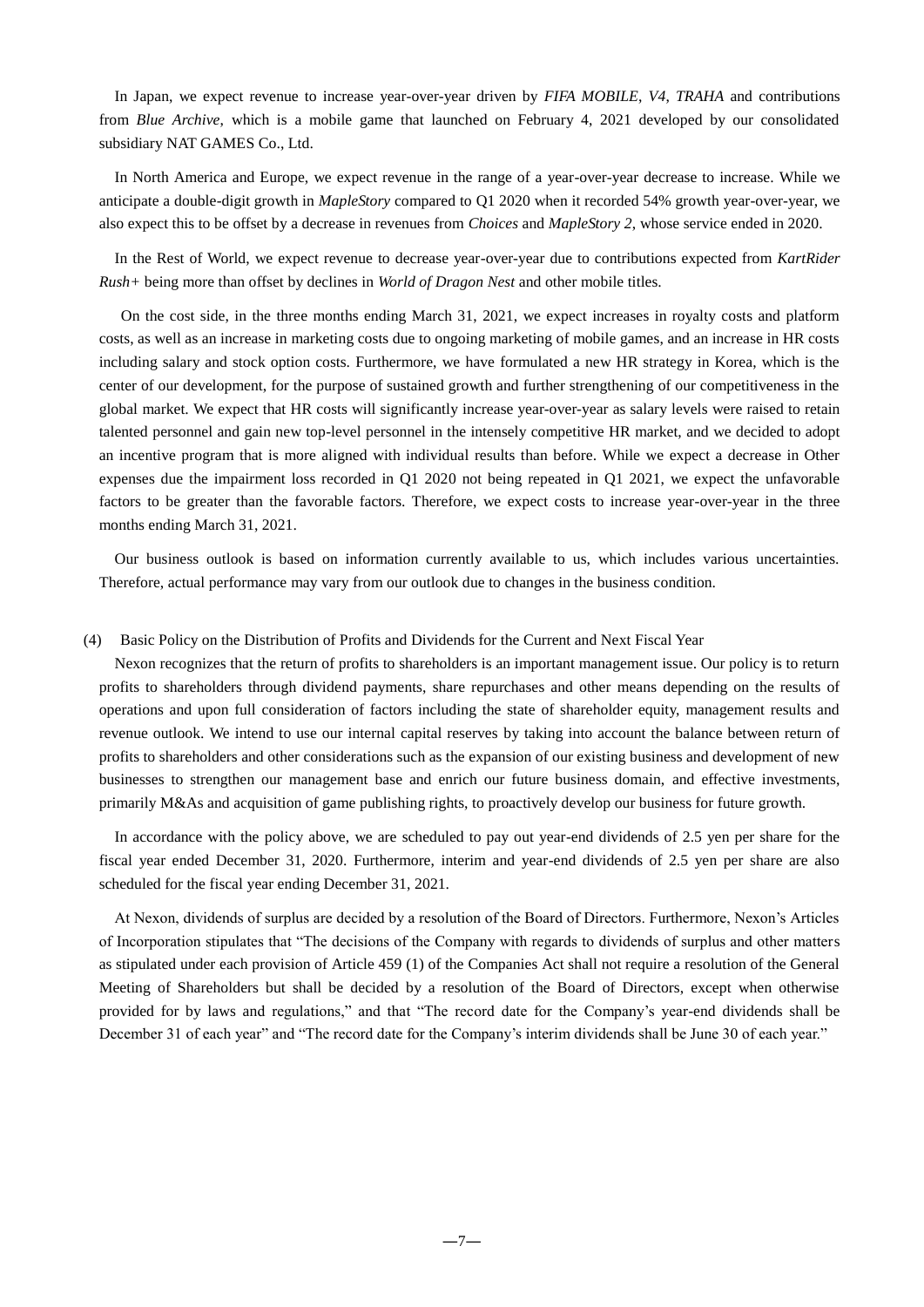# 2. Current Status of the Corporate Group

As of December 31, 2020, Nexon Group consists of NEXON Co., Ltd. ("Nexon"), Nexon's 24 consolidated subsidiaries and 12 affiliated companies and joint ventures, and is engaged in the production, development and service of PC online and mobile games. In Japan, Nexon is responsible for developing the overall strategies for our products and services and operating the business, while overseas, our local consolidated subsidiaries do so in their respective regions as independently managed entities.

Accordingly, Nexon Group consists of geographical segments based on production, development and service of PC online and mobile games. The reportable segments include "Japan," "Korea," "China," "North America," and "Others." Europe and Asian countries are included in "Others."

#### (Consolidated subsidiaries as of December 31, 2020)

| Japan:         | NEXON Co., Ltd.                                                                       |  |  |  |  |  |  |
|----------------|---------------------------------------------------------------------------------------|--|--|--|--|--|--|
| Korea:         | NEXON Korea Corporation; NEOPLE INC.; Nexon Networks Corporation; NEXON GT Co., Ltd.; |  |  |  |  |  |  |
|                | NEXON COMMUNICATIONS Co., Ltd.; Nexon Space Co., Ltd.; Thingsoft Inc.;                |  |  |  |  |  |  |
|                | N Media Platform Co., LTD.; JoongAng Pangyo Development Co., Ltd; Ngine Studios;      |  |  |  |  |  |  |
|                | NAT GAMES Co., Ltd.; TDF Co., Ltd.;                                                   |  |  |  |  |  |  |
|                | Mirae Asset Global Innovation Growth Focus Equity Privately Placed Investment Trust;  |  |  |  |  |  |  |
|                | VIP Global Super Growth Hedge Fund:                                                   |  |  |  |  |  |  |
|                | Samsung Digital Innovation Equity Fund Private Investment Trust 1                     |  |  |  |  |  |  |
| China:         | Lexian Software Development (Shanghai) Co., Ltd.                                      |  |  |  |  |  |  |
| North America: | Nexon America Inc.; Nexon US Holding Inc.; Big Huge Games, Inc.; Pixelberry Studios;  |  |  |  |  |  |  |
| Others:        | NEXON TAIWAN LIMITED; Nexon Thailand Co., Ltd.; Embark Studios AB;                    |  |  |  |  |  |  |
|                | NEXON NETWORKS VINA COMPANY LIMITED                                                   |  |  |  |  |  |  |
|                |                                                                                       |  |  |  |  |  |  |

Nexon Group classifies its lines of business into (a) PC online business and (b) Mobile business.

#### (1) Lines of business

#### (a) PC online business

The PC online business mostly involves the production, development and service of PC online games. Additional services we offer include consulting related to PC online game service, in-game advertising, and merchandising incidental to the PC online business.

Major titles serviced by Nexon Group include *MapleStory*, *Dungeon&Fighter* and *FIFA ONLINE 4*. When we launch a new title, we flexibly adapt to market differences by conducting a test service of the game, taking into account the characteristics and preferences of users in the respective areas of the world and the genre of the game to be serviced.

PC online games developed within Nexon Group, by NEXON Korea Corporation, NEOPLE INC. or other group companies, are directly serviced by themselves or, in regions that have large markets, through other members of Nexon Group such as Nexon, Nexon America Inc., NEXON TAIWAN LIMITED or Nexon Thailand Co., Ltd. We have endeavored to maximize business synergy effects by establishing a closely coordinated structure within Nexon Group for the production, development and service of PC online games. In addition, with regards to PC online games developed by non-Nexon Group developers and for which we have acquired publishing rights, we try to maximize revenue by publishing those games through Nexon Group so that they reach a large audience and we also build rapport with such developers as we service their games. In regions where Nexon Group does not directly service games, we go through local publishers to service in-house developed PC online games. Through such business initiatives as above, we are making the utmost effort to service fun and creative games to users all over the world.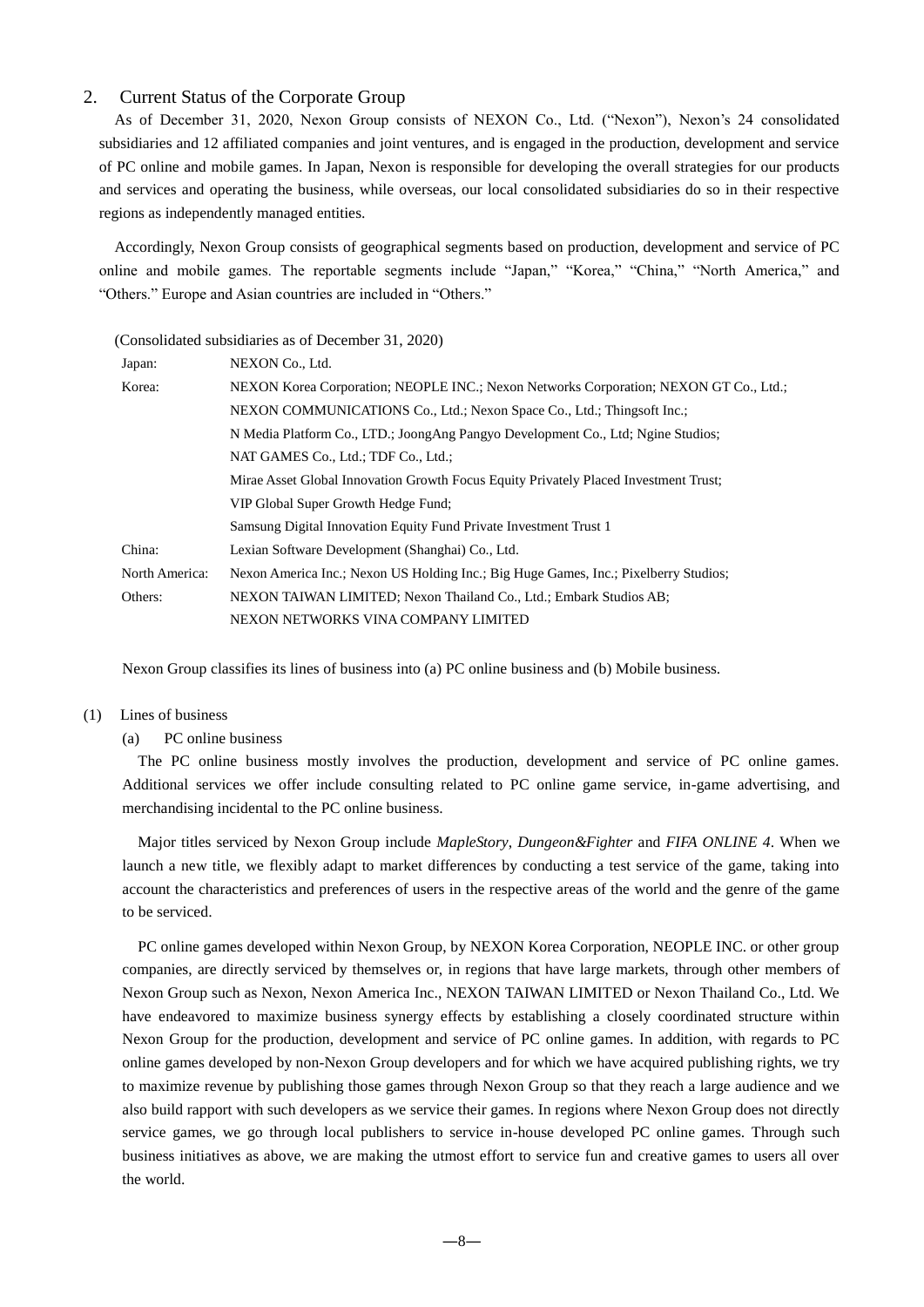As for the consulting business, Lexian Software Development (Shanghai) Co., Ltd. provides Chinese publishers with consulting services for setting up and maintaining billing systems (please see the Note below) and membership systems, business strategy development, game operation and marketing.

In Korea, Nexon Networks Corporation provides services related to customer support and net-café operation when offering PC online games. N Media Platform Co., LTD. provides net-cafés with advertisement platform and operation management services.

The in-game advertisement business capitalizes on the strengths of ad placements within PC online games, i.e. ongoing updates of game contents and advertisement information, and leverages such features as that enabling direct exposure to players through in-game usage of functional items equipped with an advertisement function, or that enabling simultaneous exposure of different advertisements to their respective target users through dedicated servers that comprehensively manage all advertisements.

The merchandising business engages in the production and sales of goods that feature popular characters from games owned by Nexon Group.

(Note) Billing system: An electronic billing confirmation service related to the usage of internet or email services provided by enterprises.

(b) Mobile business

The mobile business involves the development and service of mobile games playable on smartphones and tablet devices. Nexon Group develops and services mobile games in Japan and overseas. In Japan, Nexon is engaged in mobile game service. In Korea, mobile game development and service are conducted primarily through NEXON Korea Corporation, NEOPLE INC. and NAT GAMES Co., Ltd. In the U.S., mobile game development and service are conducted through Big Huge Games, Inc., and Pixelberry Studios.

#### (2) Business models for PC online and mobile games

Nexon's PC online game and mobile game business models can be categorized into the following three types:

(a) Self-publishing model

Self-publishing model is a model where a game developed by a Nexon Group entity such as NEXON Korea Corporation or NEOPLE INC. is directly serviced (including the setup of a network environment, marketing and user support) by themselves or by Nexon or another Nexon Group entity including Nexon America Inc., NEXON TAIWAN LIMITED and Nexon Thailand Co., Ltd.

Once a game is launched, service fees are collected from users according to the pre-determined monetization method. In many cases, we pay fees to payment gateway providers to have them collect service fees from users on our behalf.

#### (b) Licensing model

Licensing model is a model where Nexon Group, as a copyright holder of commercialized games, enters into licensing agreements with outside publishers and grants them the right to publish our games.

A publisher who enters into a licensing agreement with us and acquires the publishing rights for a game will be responsible for setting up the network environment, marketing and user support necessary to service the game. The respective Nexon Group entity holding the copyright will provide support for such activities to enable the publisher to generate greater revenue.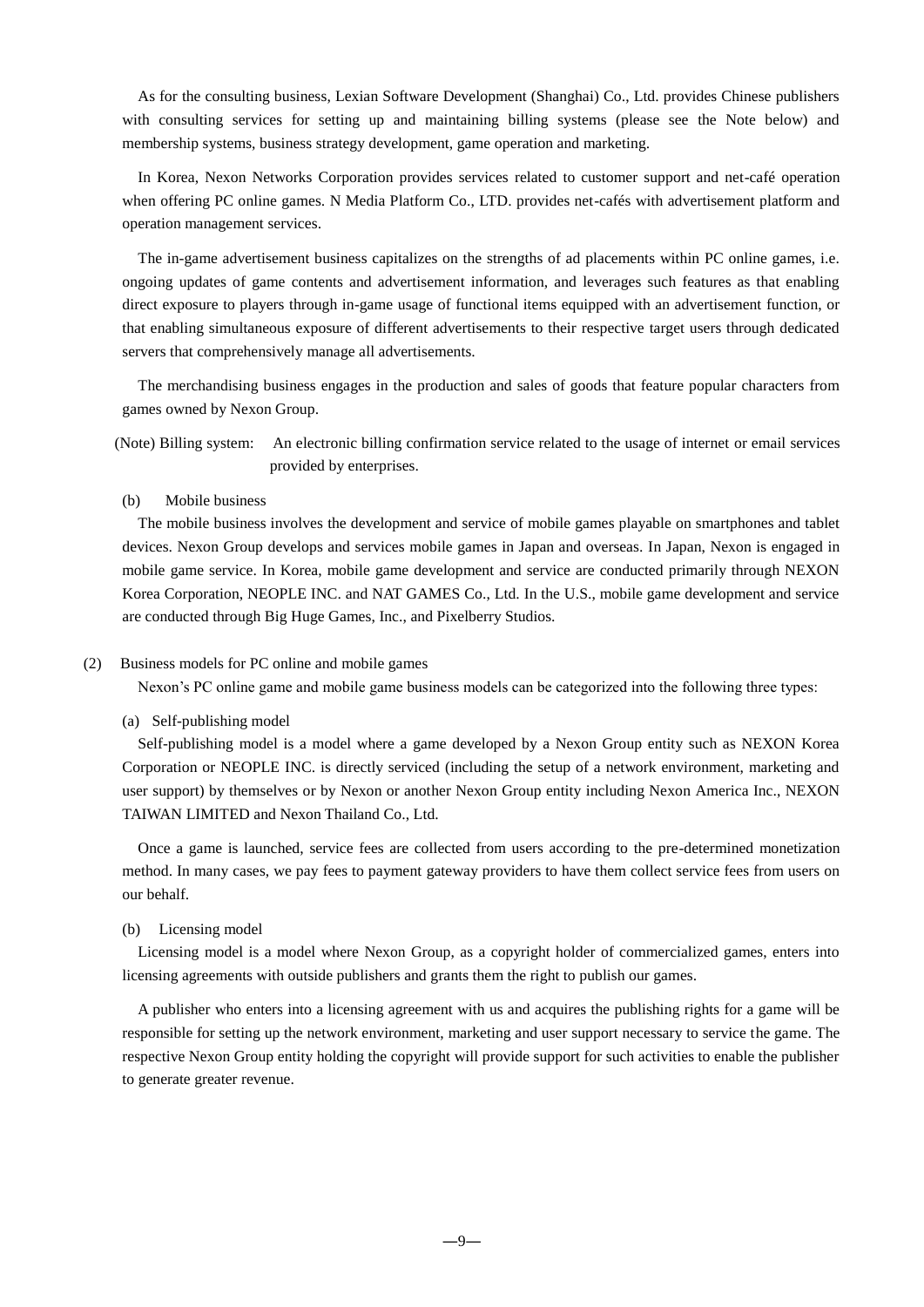Nexon Group entities engaged in the development of PC online games, including NEXON Korea Corporation and NEOPLE INC., have licensed publishing rights to non-Nexon Group publishers in China, for instance.

Under the licensing agreements where publishing rights are granted by Nexon Group, in principle, license is granted to a single publisher per country per game title. In other words, Nexon Group grants local exclusive publishing rights to a publisher. The respective Nexon Group entity holding the game copyright will provide game content updates and technical support on an ongoing basis to the publisher and in return receive contract money at the time of entering into the agreement, and once the game launches, receive a predetermined rate as royalty in accordance with the service fees that the publisher collects from users.

The conditions for royalty and other payments are determined individually for each agreement, taking into account the real local situation of the country in which the publisher is located.

#### (c) Licensed publishing model

Licensed publishing model is a model where Nexon Group enters into a licensing agreement with a non-Nexon Group developer of PC online or mobile games to acquire exclusive publishing rights to a game within a specified region. Nexon Group will set up the network environment for such service, conduct marketing and user support, as well as service the licensed game.

In this case, we will collect service fees from users and pay a certain amount out of it as royalty to the outside PC online or mobile game developer.

Nexon Group's deal with Valve Corporation related to *Counter-Strike Online* and our deals with Electronic Arts Inc. related to *FIFA ONLINE 4, EA SPORTS™ FIFA ONLINE 4 M* and *FIFA MOBILE* fall into this category.

#### (3) Monetization models for PC online games

Currently, there are three types of monetization methods for PC online games as follows. Nexon Group mainly uses the method under (a) for monetization.

#### (a) Microtransaction model of paying to purchase in-game items

Microtransaction is a model where a game is basically offered for free, but users pay to purchase the items (e.g. costumes, weapons) they need or to use specific services.

The basic game is free to play, which lowers the mental hurdle for a user to start playing a new PC online game. This allows new users to casually start playing a game, but on the other hand, it means that revenue generated by a game could be impacted by how appealing the in-game items offered for purchase are. In recent years, with heightening market awareness of free-to-play games, there are more and more PC online games in the market as a whole which have adopted this model to acquire new users.

Nexon Group was early to adopt the microtransaction model to PC online games because we wish for more users to enjoy the services of games we offer.

#### (b) Pay-as-you-go according to the period of use (subscription model)

Pay-as-you-go (subscription) is a model where users are charged with a fixed service fee based on the number of months, days or hours of use as fee for playing a game.

Although this method can generate a constant level of revenue by securing a certain number of users, it is likely that, compared to free-to-play games, new users would find making fixed monthly payments burdensome when starting a game.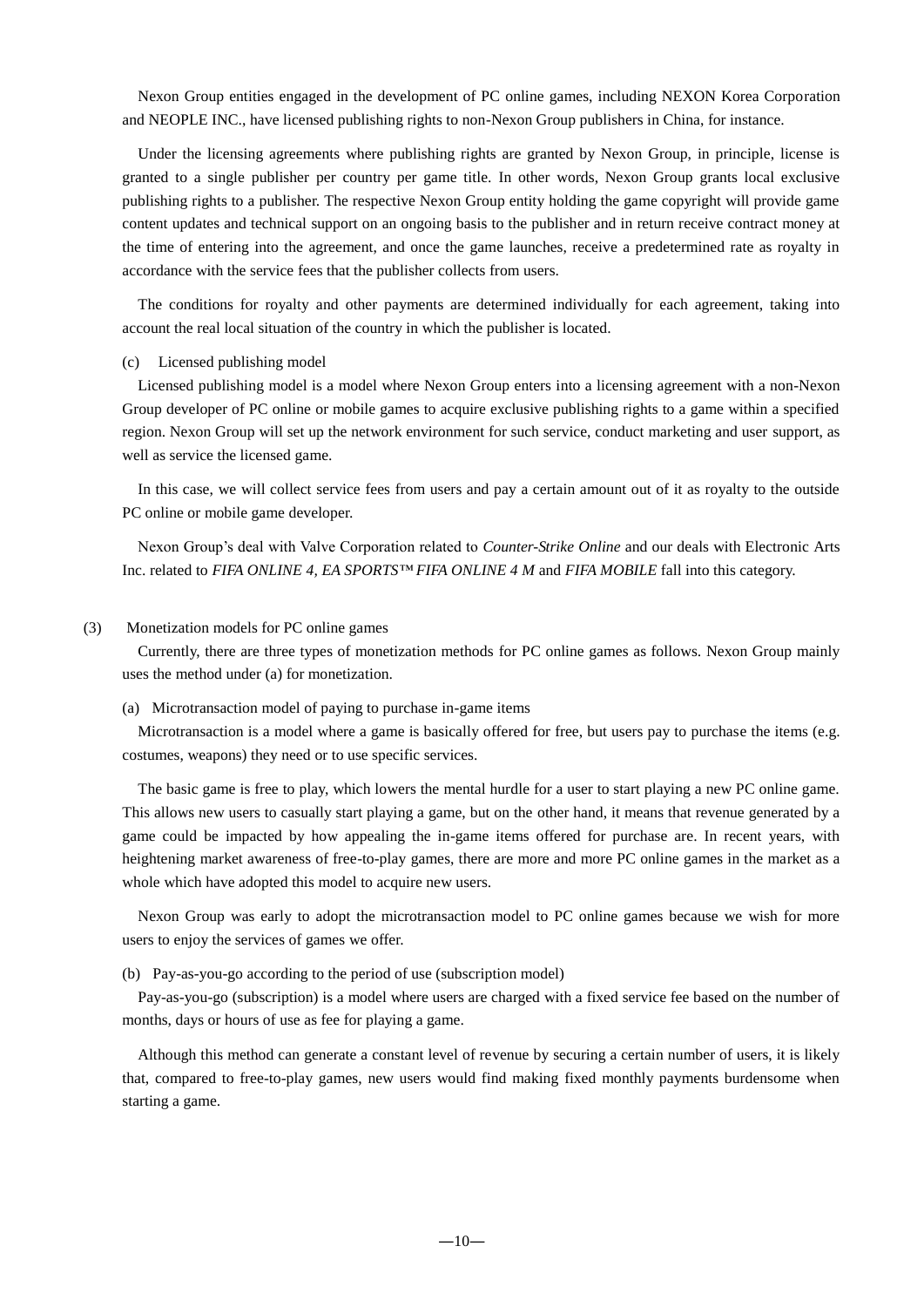#### (c) Advertisement revenue model

Advertisement revenue model is a model where a game is free to play and revenue is generated through advertisements which are displayed on screen before, after or during the game. Since advertisements under this model are primarily sponsored by businesses, it is typically used in combination with method (a) or (b) above, and the popularity of the game itself (i.e. user traffic) will have a direct impact on revenue.

#### (4) Monetization models for mobile games

Currently, there are two types of monetization methods for mobile games as follows. Nexon Group mainly uses the method under (a) for monetization.

#### (a) Microtransaction model of paying to purchase in-game items

Microtransaction is a model where a game is basically offered for free, but users pay to purchase the items (e.g. costumes, weapons) they need or to use specific services.

The basic game is free to play, which lowers the mental hurdle for a user to start playing a new mobile game. This allows new users to casually start playing a game, but on the other hand, it means that revenue generated by a game could be impacted by how appealing the in-game items offered for purchase are. Microtransaction model is the mainstream in the mobile game market.

#### (b) Advertisement revenue model

Advertisement revenue model is a model where a game is free to play and revenue is generated through advertisements which are displayed on screen before, after or during the game. Since advertisements under this model are primarily sponsored by businesses, it is typically used in combination with method (a) above, and the popularity of the game itself (i.e. user traffic) will have a direct impact on revenue.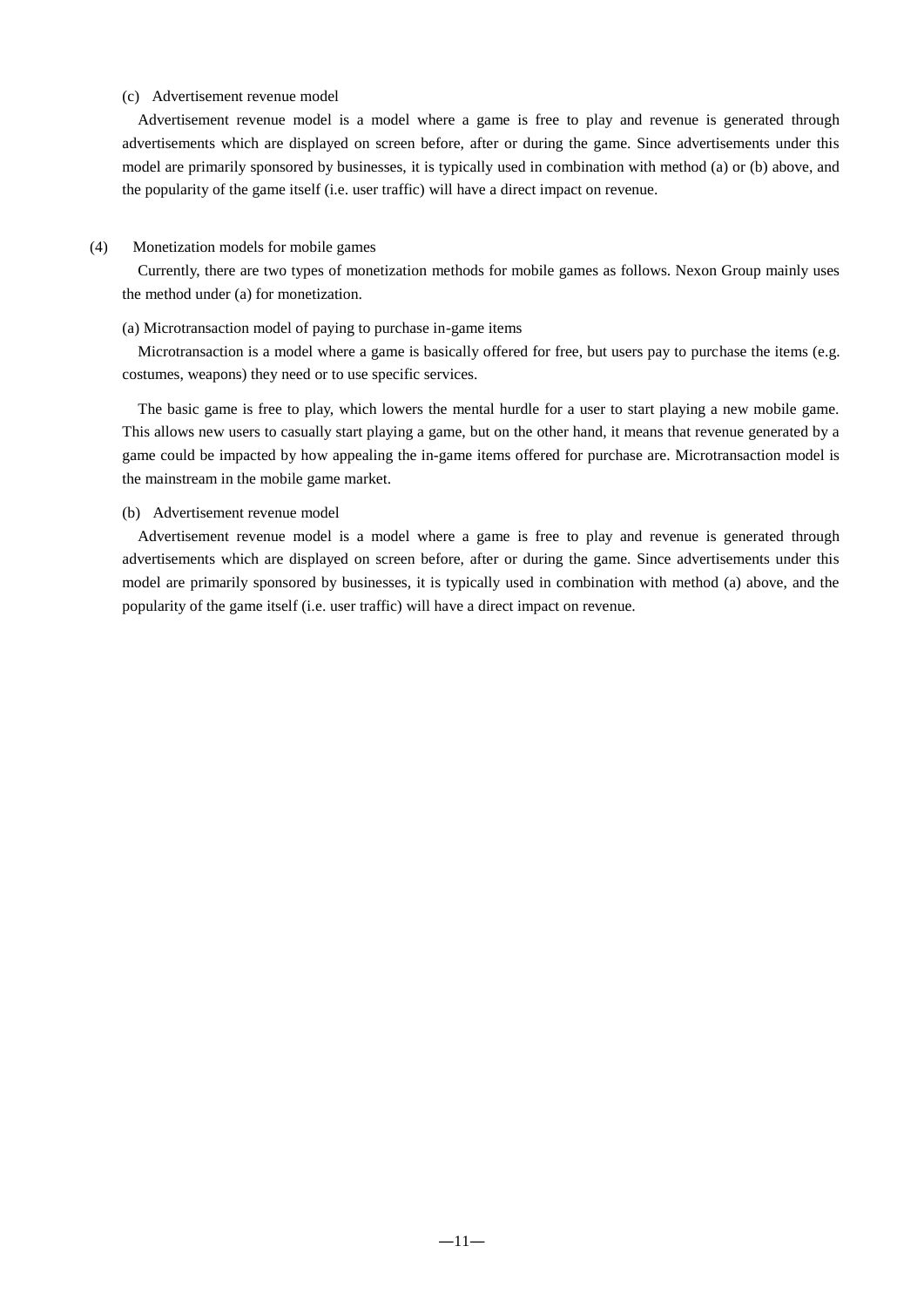[Business system chart]

Chart 1 shows the above described matters.

<Chart 1>



(Note) In general, only one license is granted for a game in each country, providing the local company with an exclusive right for distribution.

The royalty income flow within Nexon Group is shown in Chart 2, covering Nexon and its major subsidiaries.

<Chart 2>



# 3. Basic Concept for Selection of the Accounting Standards

Nexon Group has applied International Accounting Standards since the fiscal year ended December 31, 2013, with the aim to enhance the global comparability and convenience of financial information in the capital market.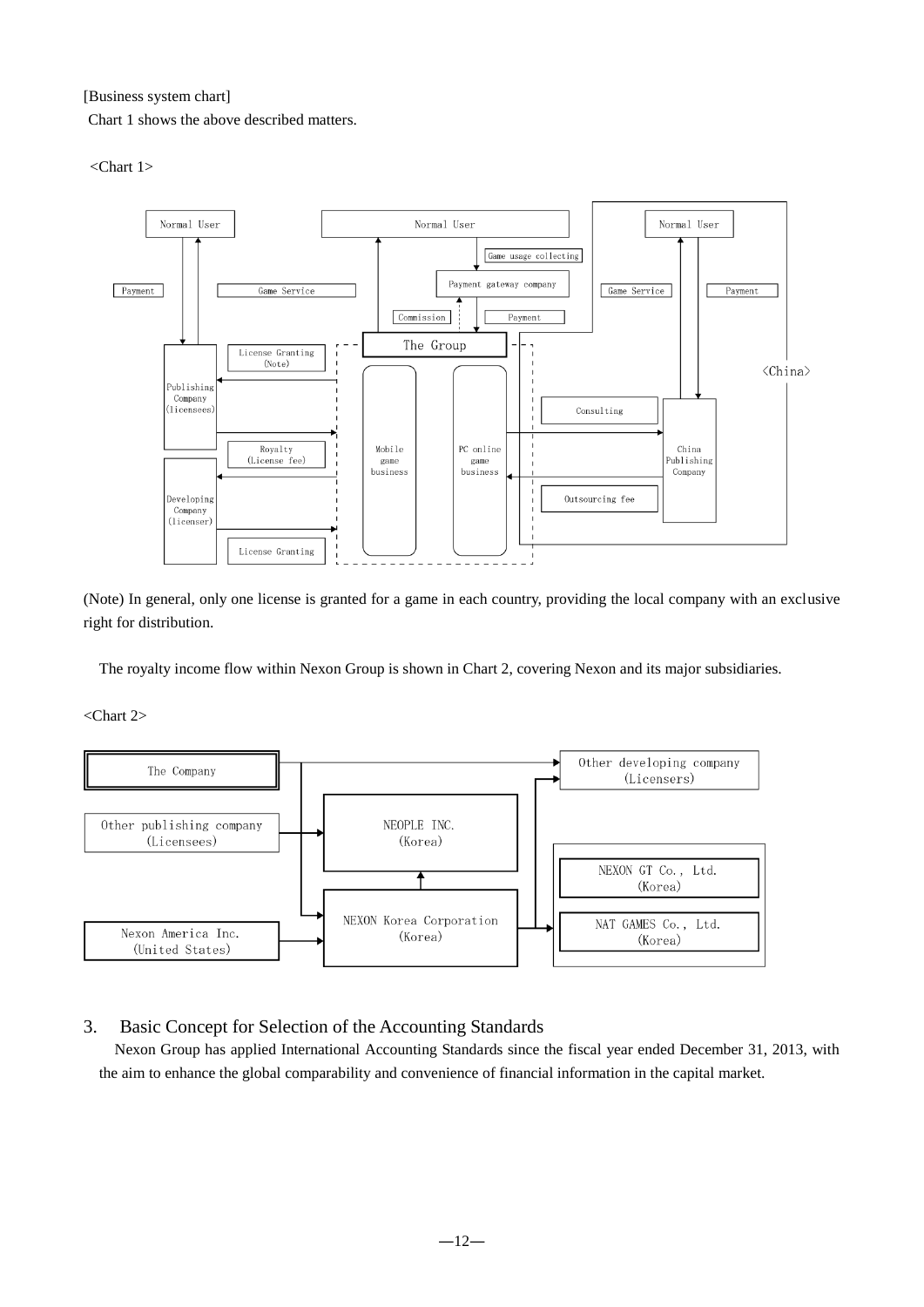# 4. Consolidated Financial Statements and Major Notes

(1) Consolidated Statement of Financial Position

|                                               |                            | (Millions of yen)          |
|-----------------------------------------------|----------------------------|----------------------------|
|                                               | As of December 31,<br>2019 | As of December 31,<br>2020 |
|                                               |                            |                            |
| Assets                                        |                            |                            |
| Current assets                                |                            |                            |
| Cash and cash equivalents                     | 253,636                    | 252,570                    |
| Trade and other receivables                   | 28,643                     | 20,935                     |
| Other deposits                                | 257,331                    | 273,132                    |
| Other financial assets                        | 8,418                      | 27,343                     |
| Other current assets                          | 5,468                      | 4,552                      |
| Total current assets                          | 553,496                    | 578,532                    |
| Non-current assets                            |                            |                            |
| Property, plant and equipment                 | 23,481                     | 24,191                     |
| Goodwill                                      | 42,480                     | 38,425                     |
| Intangible assets                             | 21,519                     | 14,935                     |
| Right-of-use assets                           | 6,612                      | 10,029                     |
| Investments accounted for using equity method | 2,515                      | 5,195                      |
| Other financial assets                        | 47,256                     | 167,620                    |
| Other non-current assets                      | 243                        | 1,277                      |
| Deferred tax assets                           | 21,486                     | 21,957                     |
| Total non-current assets                      | 165,592                    | 283,629                    |
| <b>Total assets</b>                           | 719,088                    | 862,161                    |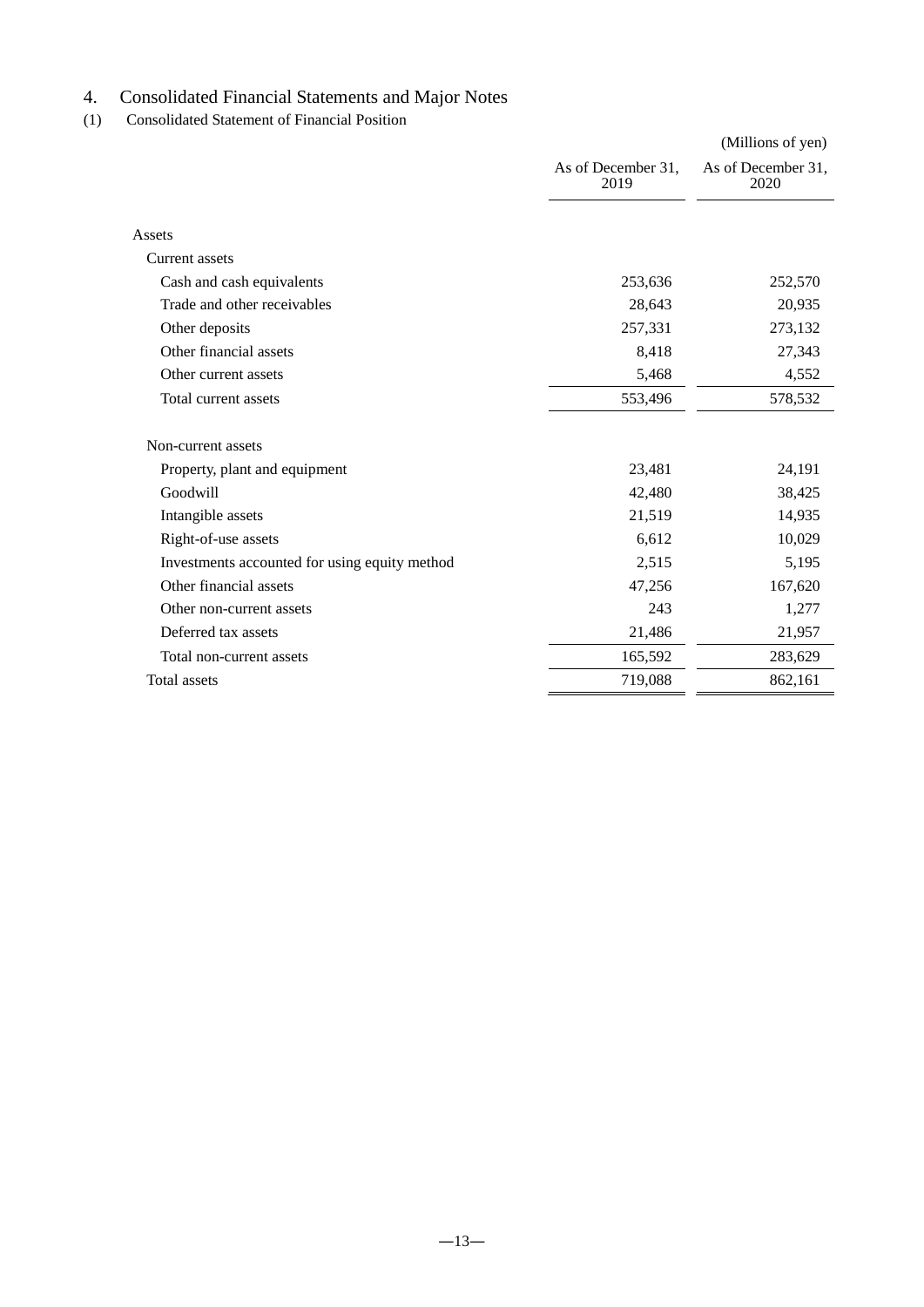|                                                              |                            | (Millions of yen)          |
|--------------------------------------------------------------|----------------------------|----------------------------|
|                                                              | As of December 31,<br>2019 | As of December 31,<br>2020 |
| Liabilities and equity                                       |                            |                            |
| Liabilities                                                  |                            |                            |
| <b>Current liabilities</b>                                   |                            |                            |
| Trade and other payables                                     | 7,753                      | 10,668                     |
| Deferred income                                              | 10,250                     | 11,505                     |
| <b>Borrowings</b>                                            | 2,223                      | 2,094                      |
| Income taxes payable                                         | 7,403                      | 15,774                     |
| Lease liabilities                                            | 2,129                      | 2,657                      |
| Provisions                                                   | 4,099                      | 6,881                      |
| Other current liabilities                                    | 7,311                      | 8,388                      |
| Total current liabilities                                    | 41,168                     | 57,967                     |
| Non-current liabilities                                      |                            |                            |
| Deferred income                                              | 15,950                     | 15,180                     |
| Lease liabilities                                            | 8,507                      | 11,842                     |
| Other financial liabilities                                  | 826                        | 868                        |
| Provisions                                                   | 260                        | 304                        |
| Other non-current liabilities                                | 4,472                      | 4,437                      |
| Deferred tax liabilities                                     | 16,774                     | 51,118                     |
| Total non-current liabilities                                | 46,789                     | 83,749                     |
| <b>Total liabilities</b>                                     | 87,957                     | 141,716                    |
| Equity                                                       |                            |                            |
| Capital stock                                                | 17,967                     | 22,679                     |
| Capital surplus                                              | 35,688                     | 17,421                     |
| <b>Treasury Stock</b>                                        | (27, 219)                  | (0)                        |
| Other equity interest                                        | 38,511                     | 69,975                     |
| Retained earnings                                            | 555,038                    | 599,807                    |
| Total equity attributable to owners of the parent<br>company | 619,985                    | 709,882                    |
| Non-controlling interests                                    | 11,146                     | 10,563                     |
| Total equity                                                 | 631,131                    | 720,445                    |
| Total liabilities and equity                                 | 719,088                    | 862,161                    |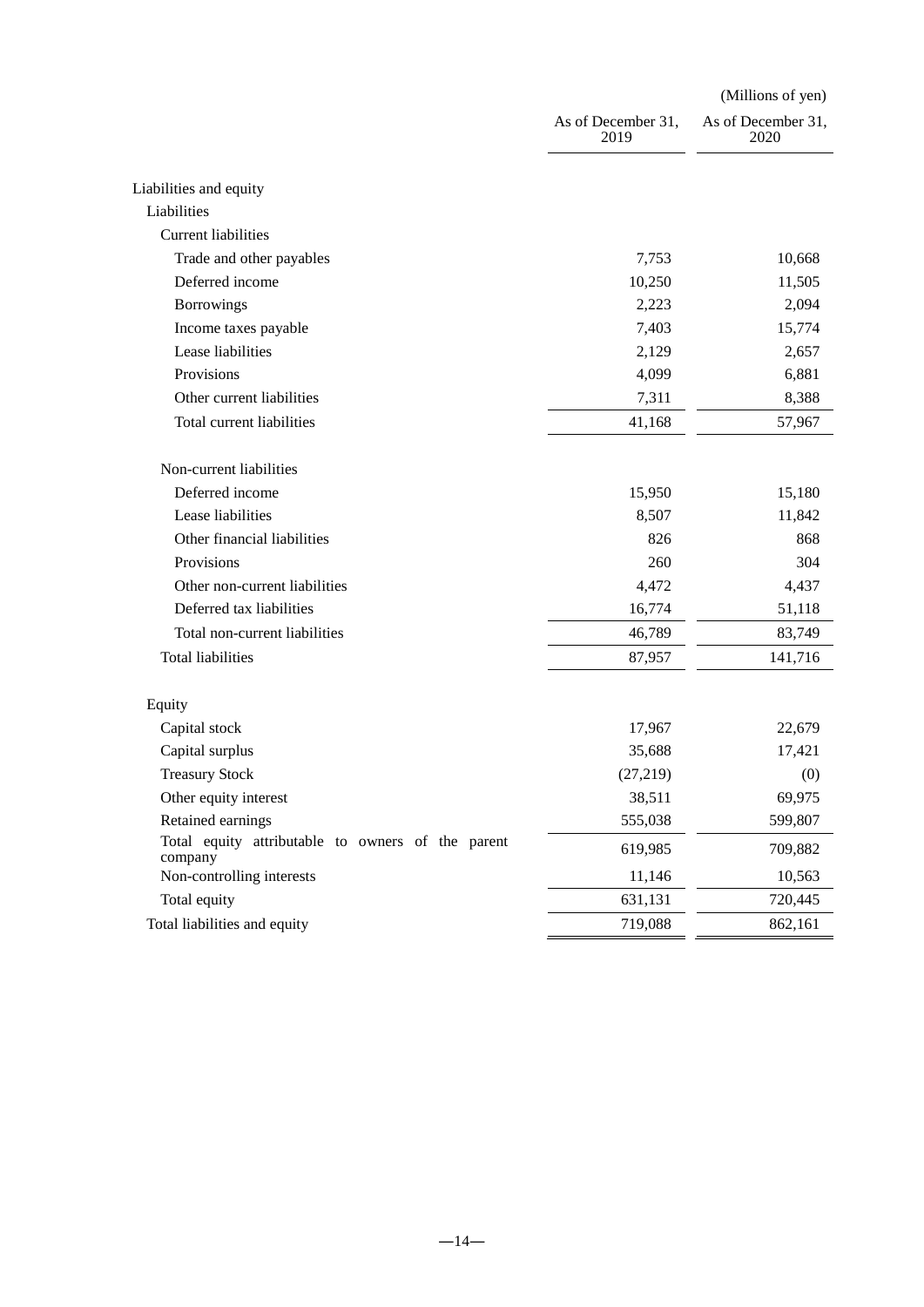# (2) Consolidated Income Statement

|                                                                            |                                        | (Millions of yen)                      |
|----------------------------------------------------------------------------|----------------------------------------|----------------------------------------|
|                                                                            | Fiscal Year ended<br>December 31, 2019 | Fiscal Year ended<br>December 31, 2020 |
|                                                                            |                                        |                                        |
| Revenue                                                                    | 248,542                                | 293,024                                |
| Cost of sales                                                              | (59, 586)                              | (69,009)                               |
| Gross profit                                                               | 188,956                                | 224,015                                |
| Selling, general and administrative expenses                               | (85, 117)                              | (103,711)                              |
| Other income                                                               | 9,059                                  | 1,796                                  |
| Other expenses                                                             | (18, 373)                              | (10,650)                               |
| Operating income                                                           | 94,525                                 | 111,450                                |
| Finance income                                                             | 30,040                                 | 15,005                                 |
| Finance costs                                                              | (2,272)                                | (19,049)                               |
| Share of profit (loss) of investments accounted<br>for using equity method | (325)                                  | 765                                    |
| Income before income taxes                                                 | 121,968                                | 108,171                                |
| Income taxes expense                                                       | (8, 732)                               | (52, 682)                              |
| Net income                                                                 | 113,236                                | 55,489                                 |
| Attributable to:                                                           |                                        |                                        |
| Owners of the parent company                                               | 115,664                                | 56,220                                 |
| Non-controlling interests                                                  | (2, 428)                               | (731)                                  |
| Net income                                                                 | 113,236                                | 55,489                                 |
| Earnings per share<br>(attributable to owners of the parent company)       |                                        | (Yen)                                  |
| Basic earnings per share                                                   | 129.34                                 | 63.57                                  |
| Diluted earnings per share                                                 | 128.03                                 | 61.90                                  |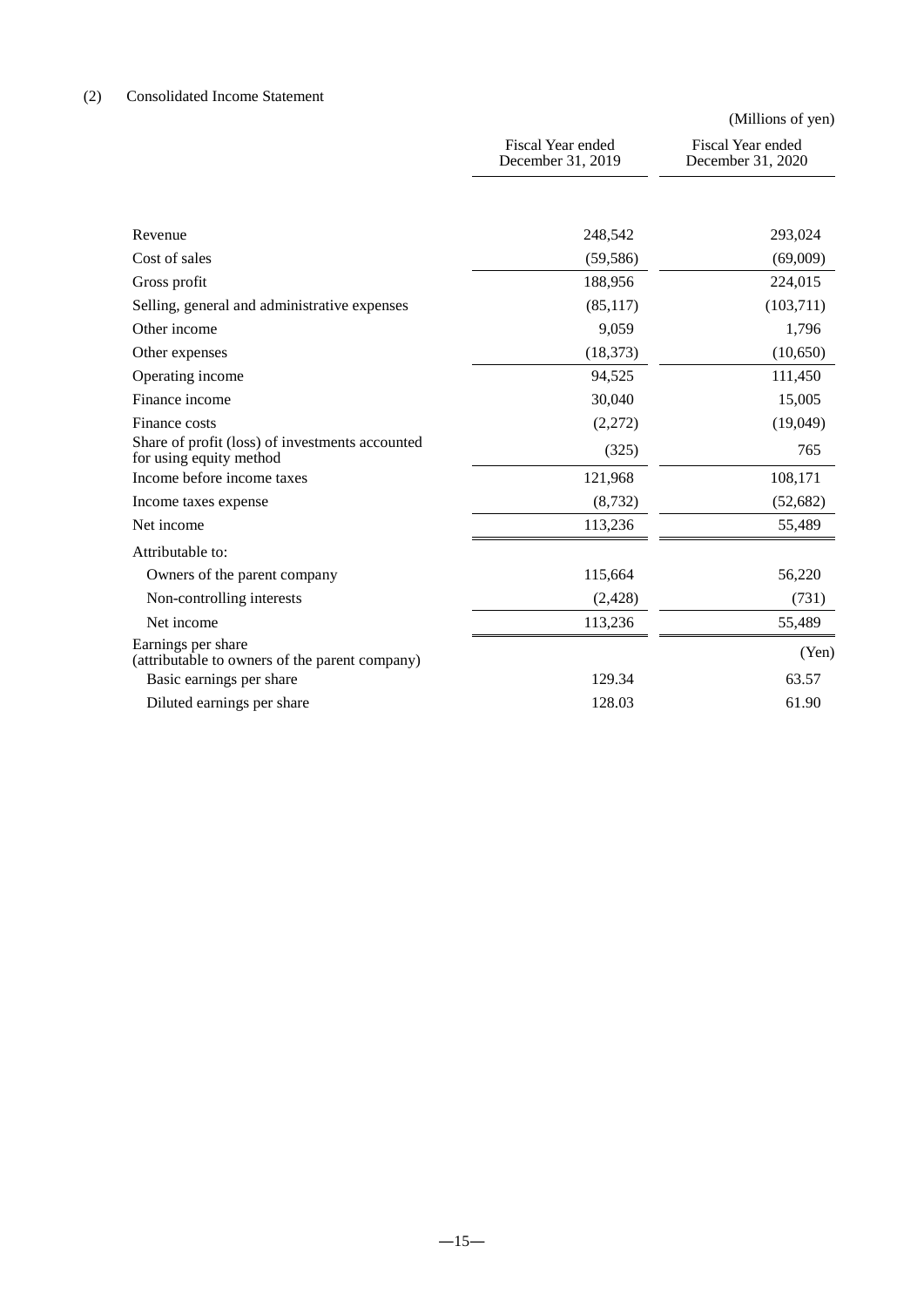# (3) Consolidated Statement of Comprehensive Income

|                                                                               |                                        | (Millions of yen)                      |  |  |
|-------------------------------------------------------------------------------|----------------------------------------|----------------------------------------|--|--|
|                                                                               | Fiscal Year ended<br>December 31, 2019 | Fiscal Year ended<br>December 31, 2020 |  |  |
| Net income                                                                    | 113,236                                | 55,489                                 |  |  |
| Other comprehensive income                                                    |                                        |                                        |  |  |
| Items that will not be reclassified to net income                             |                                        |                                        |  |  |
| Financial assets measured at fair value<br>through other comprehensive income | (2,151)                                | 28,150                                 |  |  |
| Re-measurement of defined benefit pension<br>plans                            | (91)                                   | 8                                      |  |  |
| Income taxes                                                                  | 474                                    | (6, 844)                               |  |  |
| Total items that will not be reclassified to net<br>income                    | (1,768)                                | 21,314                                 |  |  |
| Items that may be reclassified subsequently to                                |                                        |                                        |  |  |
| net income<br>Exchange differences on translating foreign<br>operations       | (24, 602)                              | 9,628                                  |  |  |
| Other comprehensive income under equity<br>method                             | (1)                                    | (4)                                    |  |  |
| Total items that may be reclassified<br>subsequently to net income            | (24, 603)                              | 9,624                                  |  |  |
| Total other comprehensive income                                              | (26,371)                               | 30,938                                 |  |  |
| Total comprehensive income                                                    | 86,865                                 | 86,427                                 |  |  |
| Attributable to:                                                              |                                        |                                        |  |  |
| Owners of the parent company                                                  | 89,686                                 | 87,067                                 |  |  |
| Non-controlling interests                                                     | (2,821)                                | (640)                                  |  |  |
| Total comprehensive income                                                    | 86,865                                 | 86,427                                 |  |  |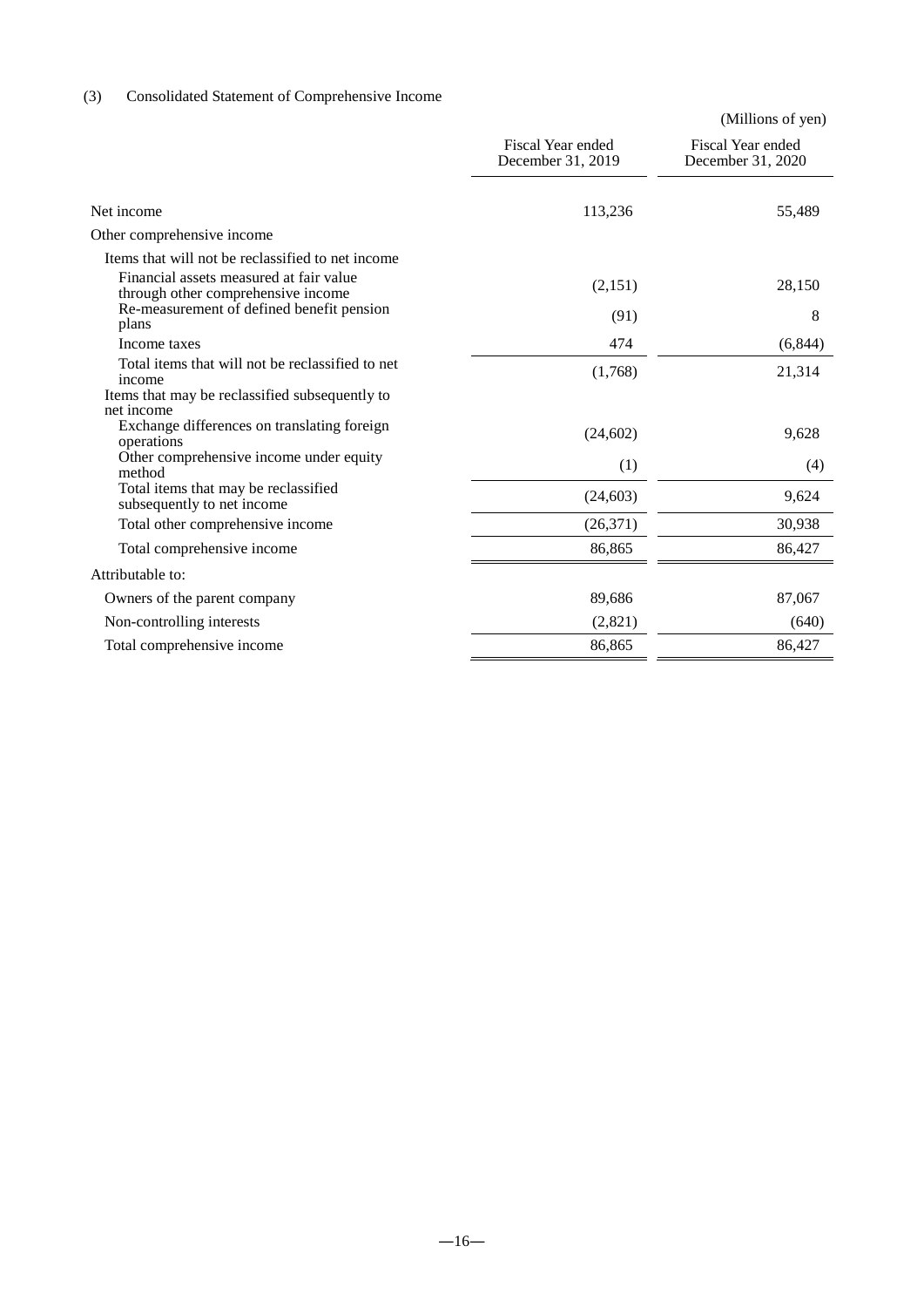# (4) Consolidated Statement of Changes in Equity

# Fiscal Year ended December 31, 2019

|                                                                        |                  |                    |                   |                             | Equity attributable to owners of the parent company |                    | Non-      | controlling Total equity |
|------------------------------------------------------------------------|------------------|--------------------|-------------------|-----------------------------|-----------------------------------------------------|--------------------|-----------|--------------------------|
|                                                                        | Capital<br>stock | Capital<br>surplus | Treasury<br>stock | Other<br>equity<br>interest | Retained<br>earnings                                | Total              | interests |                          |
| Balance at January 1, 2019<br>Adjustment for adoption of               | 14,402           | 34,814             | (1)               | 64,068                      | 441,985<br>(2,965)                                  | 555,268<br>(2,965) | 10,209    | 565,477<br>(2,965)       |
| IFRS16 (net of tax)                                                    |                  |                    |                   |                             |                                                     |                    |           |                          |
| <b>Restated balance</b>                                                | 14,402           | 34,814             | (1)               | 64,068                      | 439,020                                             | 552,303            | 10,209    | 562,512                  |
| Net income                                                             |                  |                    |                   |                             | 115,664                                             | 115,664            | (2,428)   | 113,236                  |
| Other comprehensive income                                             |                  |                    |                   | (25,978)                    |                                                     | (25,978)           | (393)     | (26,371)                 |
| Total comprehensive income                                             |                  |                    |                   | (25,978)                    | 115,664                                             | 89,686             | (2,821)   | 86,865                   |
| Reclassification from capital<br>surplus to retained earnings          |                  | (423)              |                   |                             | 423                                                 |                    |           |                          |
| Issue of shares                                                        | 3,565            | 3,565              |                   |                             |                                                     | 7,130              |           | 7,130                    |
| Stock issue cost                                                       |                  | (26)               |                   |                             |                                                     | (26)               |           | (26)                     |
| Share-based compensation                                               |                  |                    |                   | 352                         |                                                     | 352                |           | 352                      |
| Non-controlling interests on<br>acquisition of subsidiary              |                  |                    |                   |                             |                                                     |                    | 1,516     | 1,516                    |
| Changes in interests in<br>subsidiaries                                |                  | (2,235)            |                   |                             |                                                     | (2,235)            | 2,242     | 7                        |
| Purchase of treasury stock                                             |                  | (7)                | (27,218)          |                             |                                                     | (27, 225)          |           | (27, 225)                |
| Reclassification from other<br>equity interest to retained<br>earnings |                  |                    |                   | 69                          | (69)                                                |                    |           |                          |
| Total transactions with the<br>owners                                  | 3,565            | 874                | (27, 218)         | 421                         | 354                                                 | (22,004)           | 3,758     | (18, 246)                |
| Balance at December 31, 2019                                           | 17,967           | 35,688             | (27,219)          | 38,511                      | 555,038                                             | 619,985            | 11,146    | 631,131                  |

Fiscal Year ended December 31, 2020

# (Millions of yen)

|                                                                        | Equity attributable to owners of the parent company |                    |                   |                             |                      |          |                   |                          |
|------------------------------------------------------------------------|-----------------------------------------------------|--------------------|-------------------|-----------------------------|----------------------|----------|-------------------|--------------------------|
|                                                                        | Capital<br>stock                                    | Capital<br>surplus | Treasury<br>stock | Other<br>equity<br>interest | Retained<br>earnings | Total    | Non-<br>interests | controlling Total equity |
|                                                                        |                                                     |                    |                   |                             |                      |          |                   |                          |
| Balance at January 1, 2020                                             | 17,967                                              | 35,688             | (27,219)          | 38,511                      | 555,038              | 619,985  | 11,146            | 631,131                  |
| Net income                                                             |                                                     |                    |                   |                             | 56,220               | 56,220   | (731)             | 55,489                   |
| Other comprehensive income                                             |                                                     |                    |                   | 30,847                      |                      | 30,847   | 91                | 30,938                   |
| Total comprehensive income                                             |                                                     |                    |                   | 30,847                      | 56,220               | 87,067   | (640)             | 86,427                   |
| Issue of shares                                                        | 4,712                                               | 4,712              |                   |                             |                      | 9,424    |                   | 9,424                    |
| Stock issue cost                                                       |                                                     | (32)               |                   |                             |                      | (32)     |                   | (32)                     |
| Payment of dividends                                                   |                                                     |                    |                   |                             | (4, 417)             | (4, 417) |                   | (4, 417)                 |
| Share-based compensation                                               |                                                     |                    |                   | 611                         |                      | 611      |                   | 611                      |
| Changes in interests in<br>subsidiaries                                |                                                     | 27                 |                   |                             |                      | 27       | 57                | 84                       |
| Purchase of treasury stock                                             |                                                     | (2)                | (2,781)           |                             |                      | (2,783)  |                   | (2,783)                  |
| Cancellation of treasury stock                                         |                                                     | (22, 972)          | 30,000            |                             | (7,028)              |          |                   |                          |
| Reclassification from other<br>equity interest to retained<br>earnings |                                                     |                    |                   | 6                           | (6)                  |          |                   |                          |
| Total transactions with the<br>owners                                  | 4,712                                               | (18,267)           | 27,219            | 617                         | (11, 451)            | 2,830    | 57                | 2,887                    |
| Balance at December 31, 2020                                           | 22,679                                              | 17,421             | (0)               | 69,975                      | 599,807              | 709,882  | 10,563            | 720,445                  |

(Millions of yen)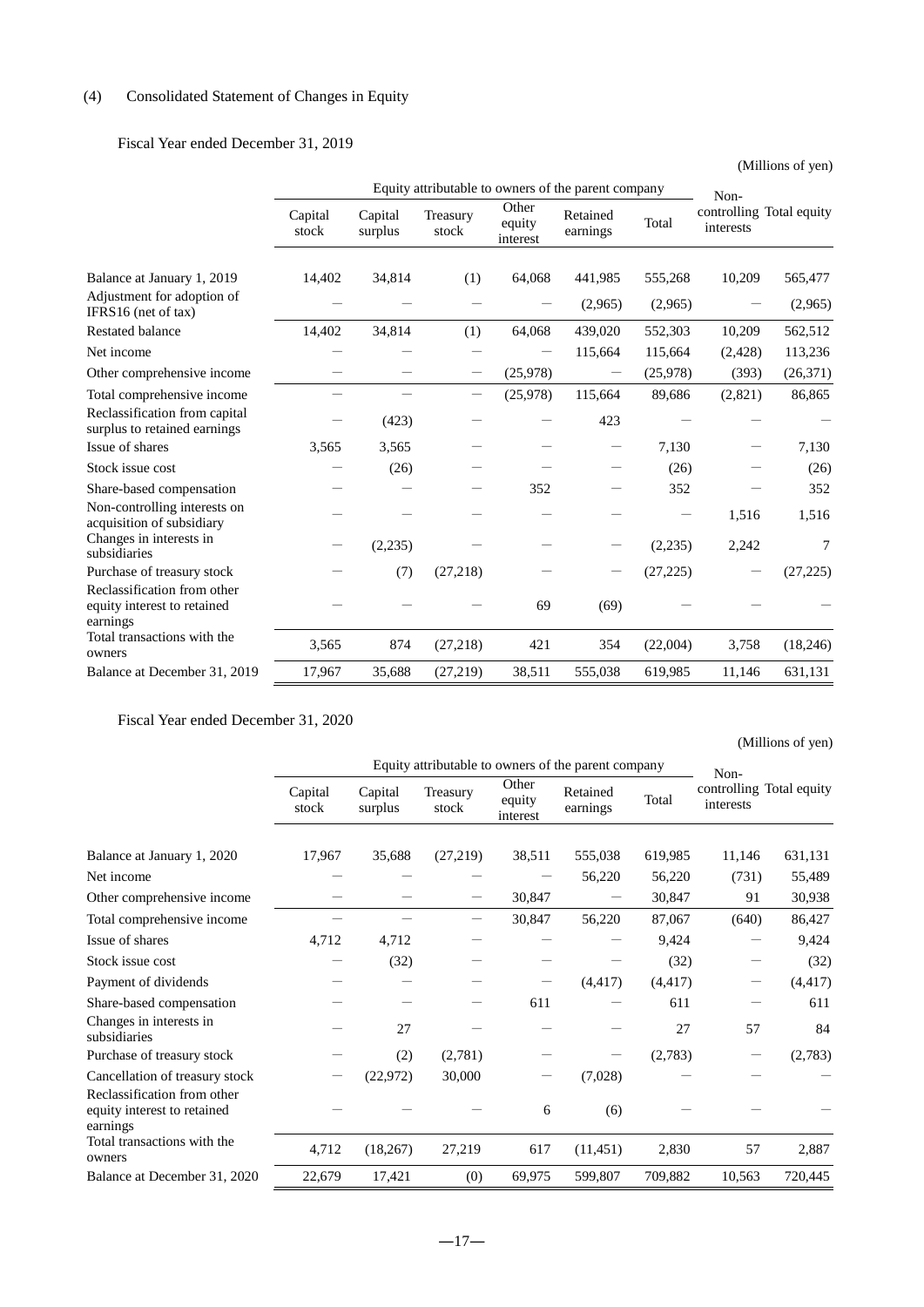# (5) Consolidated Statement of Cash Flows

| December 31, 2020<br>December 31, 2019<br>Cash flows from operating activities<br>Income before income taxes<br>121,968<br>108,171<br>Depreciation and amortization<br>7,694<br>8,574<br>Share-based compensation expenses<br>2,133<br>3,002<br>Interest and dividend income<br>(13,376)<br>(8,275)<br>401<br>357<br>Interest expense<br><b>Impairment</b> loss<br>18,006<br>9,655<br>Share of loss (profit) of investments accounted for using equity method<br>325<br>(765)<br>(Gain) loss on step acquisitions<br>(7,480)<br>(Gain) loss on valuation of securities<br>(107)<br>(4, 382)<br>Exchange (gain) loss<br>(14,065)<br>15,306<br>(Increase) decrease in trade and other receivables<br>(301)<br>5,855<br>(Increase) decrease in other current assets<br>419<br>(850)<br>(Decrease) increase in trade and other payables<br>448<br>2,691<br>(Decrease) increase in deferred income<br>(2,612)<br>437<br>(Decrease) increase in provisions<br>1,268<br>2,796<br>(Decrease) increase in other current liabilities<br>515<br>758<br>51<br>Other<br>(64)<br>Subtotal<br>114,018<br>144,535<br>Interest and dividends received<br>11,992<br>11,353<br>Interest paid<br>(397)<br>(408)<br>Income taxes paid<br>(20, 540)<br>(17, 877)<br>Net cash provided by operating activities<br>105,073<br>137,603<br>Cash flows from investing activities<br>Net decrease (increase) in restricted deposit<br>(39)<br>(3, 443)<br>Net decrease (increase) in time deposit<br>9,958<br>(32,736)<br>Purchases of property, plant and equipment<br>(2, 342)<br>(1,425)<br>Proceeds from sale of property, plant and equipment<br>149<br>77<br>Purchases of intangible assets<br>(690)<br>(890)<br>Payments associated with increase in long-term prepaid expenses<br>(185)<br>(1,441)<br>Purchases of securities by investment funds under consolidated<br>(31, 867)<br>subsidiaries<br>Proceeds from sale of securities by investment funds under consolidated<br>20,423<br>subsidiaries<br>Purchases of investment securities<br>(31,519)<br>(86,258)<br>Proceeds from sale and redemption of investment securities<br>865<br>2,395<br>Purchase of investments accounted for using equity method<br>(2,075)<br>Proceeds from sale of investments accounted for using equity method<br>146<br>55<br>Purchases of subsidiaries<br>(6,864)<br>Proceeds from sale of subsidiaries<br>284<br>Other<br>(835)<br>(602)<br>Net cash used in investing activities<br>(28, 625)<br>(140, 234)<br>Cash flows from financing activities<br>Net increase (decrease) in short-term borrowings<br>(1,852)<br>(137)<br>Proceeds from exercise of stock options<br>3,127<br>7,050<br>Purchases of treasury stock<br>(27, 225)<br>(2,783)<br>Cash dividends paid<br>(4, 417)<br>(0)<br>Repayment of lease liability<br>(1,790)<br>(2,339)<br>Other<br>(2)<br>Net cash used in financing activities<br>(27, 742)<br>(2,626)<br>Net (decrease) increase in cash and cash equivalents<br>48,706<br>(5,257)<br>Cash and cash equivalents at the beginning of the year<br>205,292<br>253,636<br>Effects of exchange rate changes on cash and cash equivalents<br>(362)<br>4,191<br>252,570<br>Cash and cash equivalents at the end of the year<br>253,636 | Fiscal Year ended | (Millions of yen)<br>Fiscal Year ended |
|-------------------------------------------------------------------------------------------------------------------------------------------------------------------------------------------------------------------------------------------------------------------------------------------------------------------------------------------------------------------------------------------------------------------------------------------------------------------------------------------------------------------------------------------------------------------------------------------------------------------------------------------------------------------------------------------------------------------------------------------------------------------------------------------------------------------------------------------------------------------------------------------------------------------------------------------------------------------------------------------------------------------------------------------------------------------------------------------------------------------------------------------------------------------------------------------------------------------------------------------------------------------------------------------------------------------------------------------------------------------------------------------------------------------------------------------------------------------------------------------------------------------------------------------------------------------------------------------------------------------------------------------------------------------------------------------------------------------------------------------------------------------------------------------------------------------------------------------------------------------------------------------------------------------------------------------------------------------------------------------------------------------------------------------------------------------------------------------------------------------------------------------------------------------------------------------------------------------------------------------------------------------------------------------------------------------------------------------------------------------------------------------------------------------------------------------------------------------------------------------------------------------------------------------------------------------------------------------------------------------------------------------------------------------------------------------------------------------------------------------------------------------------------------------------------------------------------------------------------------------------------------------------------------------------------------------------------------------------------------------------------------------------------------------------------------------------------------------------------------------------------------------------------------------------------------------------------------------------------|-------------------|----------------------------------------|
|                                                                                                                                                                                                                                                                                                                                                                                                                                                                                                                                                                                                                                                                                                                                                                                                                                                                                                                                                                                                                                                                                                                                                                                                                                                                                                                                                                                                                                                                                                                                                                                                                                                                                                                                                                                                                                                                                                                                                                                                                                                                                                                                                                                                                                                                                                                                                                                                                                                                                                                                                                                                                                                                                                                                                                                                                                                                                                                                                                                                                                                                                                                                                                                                                               |                   |                                        |
|                                                                                                                                                                                                                                                                                                                                                                                                                                                                                                                                                                                                                                                                                                                                                                                                                                                                                                                                                                                                                                                                                                                                                                                                                                                                                                                                                                                                                                                                                                                                                                                                                                                                                                                                                                                                                                                                                                                                                                                                                                                                                                                                                                                                                                                                                                                                                                                                                                                                                                                                                                                                                                                                                                                                                                                                                                                                                                                                                                                                                                                                                                                                                                                                                               |                   |                                        |
|                                                                                                                                                                                                                                                                                                                                                                                                                                                                                                                                                                                                                                                                                                                                                                                                                                                                                                                                                                                                                                                                                                                                                                                                                                                                                                                                                                                                                                                                                                                                                                                                                                                                                                                                                                                                                                                                                                                                                                                                                                                                                                                                                                                                                                                                                                                                                                                                                                                                                                                                                                                                                                                                                                                                                                                                                                                                                                                                                                                                                                                                                                                                                                                                                               |                   |                                        |
|                                                                                                                                                                                                                                                                                                                                                                                                                                                                                                                                                                                                                                                                                                                                                                                                                                                                                                                                                                                                                                                                                                                                                                                                                                                                                                                                                                                                                                                                                                                                                                                                                                                                                                                                                                                                                                                                                                                                                                                                                                                                                                                                                                                                                                                                                                                                                                                                                                                                                                                                                                                                                                                                                                                                                                                                                                                                                                                                                                                                                                                                                                                                                                                                                               |                   |                                        |
|                                                                                                                                                                                                                                                                                                                                                                                                                                                                                                                                                                                                                                                                                                                                                                                                                                                                                                                                                                                                                                                                                                                                                                                                                                                                                                                                                                                                                                                                                                                                                                                                                                                                                                                                                                                                                                                                                                                                                                                                                                                                                                                                                                                                                                                                                                                                                                                                                                                                                                                                                                                                                                                                                                                                                                                                                                                                                                                                                                                                                                                                                                                                                                                                                               |                   |                                        |
|                                                                                                                                                                                                                                                                                                                                                                                                                                                                                                                                                                                                                                                                                                                                                                                                                                                                                                                                                                                                                                                                                                                                                                                                                                                                                                                                                                                                                                                                                                                                                                                                                                                                                                                                                                                                                                                                                                                                                                                                                                                                                                                                                                                                                                                                                                                                                                                                                                                                                                                                                                                                                                                                                                                                                                                                                                                                                                                                                                                                                                                                                                                                                                                                                               |                   |                                        |
|                                                                                                                                                                                                                                                                                                                                                                                                                                                                                                                                                                                                                                                                                                                                                                                                                                                                                                                                                                                                                                                                                                                                                                                                                                                                                                                                                                                                                                                                                                                                                                                                                                                                                                                                                                                                                                                                                                                                                                                                                                                                                                                                                                                                                                                                                                                                                                                                                                                                                                                                                                                                                                                                                                                                                                                                                                                                                                                                                                                                                                                                                                                                                                                                                               |                   |                                        |
|                                                                                                                                                                                                                                                                                                                                                                                                                                                                                                                                                                                                                                                                                                                                                                                                                                                                                                                                                                                                                                                                                                                                                                                                                                                                                                                                                                                                                                                                                                                                                                                                                                                                                                                                                                                                                                                                                                                                                                                                                                                                                                                                                                                                                                                                                                                                                                                                                                                                                                                                                                                                                                                                                                                                                                                                                                                                                                                                                                                                                                                                                                                                                                                                                               |                   |                                        |
|                                                                                                                                                                                                                                                                                                                                                                                                                                                                                                                                                                                                                                                                                                                                                                                                                                                                                                                                                                                                                                                                                                                                                                                                                                                                                                                                                                                                                                                                                                                                                                                                                                                                                                                                                                                                                                                                                                                                                                                                                                                                                                                                                                                                                                                                                                                                                                                                                                                                                                                                                                                                                                                                                                                                                                                                                                                                                                                                                                                                                                                                                                                                                                                                                               |                   |                                        |
|                                                                                                                                                                                                                                                                                                                                                                                                                                                                                                                                                                                                                                                                                                                                                                                                                                                                                                                                                                                                                                                                                                                                                                                                                                                                                                                                                                                                                                                                                                                                                                                                                                                                                                                                                                                                                                                                                                                                                                                                                                                                                                                                                                                                                                                                                                                                                                                                                                                                                                                                                                                                                                                                                                                                                                                                                                                                                                                                                                                                                                                                                                                                                                                                                               |                   |                                        |
|                                                                                                                                                                                                                                                                                                                                                                                                                                                                                                                                                                                                                                                                                                                                                                                                                                                                                                                                                                                                                                                                                                                                                                                                                                                                                                                                                                                                                                                                                                                                                                                                                                                                                                                                                                                                                                                                                                                                                                                                                                                                                                                                                                                                                                                                                                                                                                                                                                                                                                                                                                                                                                                                                                                                                                                                                                                                                                                                                                                                                                                                                                                                                                                                                               |                   |                                        |
|                                                                                                                                                                                                                                                                                                                                                                                                                                                                                                                                                                                                                                                                                                                                                                                                                                                                                                                                                                                                                                                                                                                                                                                                                                                                                                                                                                                                                                                                                                                                                                                                                                                                                                                                                                                                                                                                                                                                                                                                                                                                                                                                                                                                                                                                                                                                                                                                                                                                                                                                                                                                                                                                                                                                                                                                                                                                                                                                                                                                                                                                                                                                                                                                                               |                   |                                        |
|                                                                                                                                                                                                                                                                                                                                                                                                                                                                                                                                                                                                                                                                                                                                                                                                                                                                                                                                                                                                                                                                                                                                                                                                                                                                                                                                                                                                                                                                                                                                                                                                                                                                                                                                                                                                                                                                                                                                                                                                                                                                                                                                                                                                                                                                                                                                                                                                                                                                                                                                                                                                                                                                                                                                                                                                                                                                                                                                                                                                                                                                                                                                                                                                                               |                   |                                        |
|                                                                                                                                                                                                                                                                                                                                                                                                                                                                                                                                                                                                                                                                                                                                                                                                                                                                                                                                                                                                                                                                                                                                                                                                                                                                                                                                                                                                                                                                                                                                                                                                                                                                                                                                                                                                                                                                                                                                                                                                                                                                                                                                                                                                                                                                                                                                                                                                                                                                                                                                                                                                                                                                                                                                                                                                                                                                                                                                                                                                                                                                                                                                                                                                                               |                   |                                        |
|                                                                                                                                                                                                                                                                                                                                                                                                                                                                                                                                                                                                                                                                                                                                                                                                                                                                                                                                                                                                                                                                                                                                                                                                                                                                                                                                                                                                                                                                                                                                                                                                                                                                                                                                                                                                                                                                                                                                                                                                                                                                                                                                                                                                                                                                                                                                                                                                                                                                                                                                                                                                                                                                                                                                                                                                                                                                                                                                                                                                                                                                                                                                                                                                                               |                   |                                        |
|                                                                                                                                                                                                                                                                                                                                                                                                                                                                                                                                                                                                                                                                                                                                                                                                                                                                                                                                                                                                                                                                                                                                                                                                                                                                                                                                                                                                                                                                                                                                                                                                                                                                                                                                                                                                                                                                                                                                                                                                                                                                                                                                                                                                                                                                                                                                                                                                                                                                                                                                                                                                                                                                                                                                                                                                                                                                                                                                                                                                                                                                                                                                                                                                                               |                   |                                        |
|                                                                                                                                                                                                                                                                                                                                                                                                                                                                                                                                                                                                                                                                                                                                                                                                                                                                                                                                                                                                                                                                                                                                                                                                                                                                                                                                                                                                                                                                                                                                                                                                                                                                                                                                                                                                                                                                                                                                                                                                                                                                                                                                                                                                                                                                                                                                                                                                                                                                                                                                                                                                                                                                                                                                                                                                                                                                                                                                                                                                                                                                                                                                                                                                                               |                   |                                        |
|                                                                                                                                                                                                                                                                                                                                                                                                                                                                                                                                                                                                                                                                                                                                                                                                                                                                                                                                                                                                                                                                                                                                                                                                                                                                                                                                                                                                                                                                                                                                                                                                                                                                                                                                                                                                                                                                                                                                                                                                                                                                                                                                                                                                                                                                                                                                                                                                                                                                                                                                                                                                                                                                                                                                                                                                                                                                                                                                                                                                                                                                                                                                                                                                                               |                   |                                        |
|                                                                                                                                                                                                                                                                                                                                                                                                                                                                                                                                                                                                                                                                                                                                                                                                                                                                                                                                                                                                                                                                                                                                                                                                                                                                                                                                                                                                                                                                                                                                                                                                                                                                                                                                                                                                                                                                                                                                                                                                                                                                                                                                                                                                                                                                                                                                                                                                                                                                                                                                                                                                                                                                                                                                                                                                                                                                                                                                                                                                                                                                                                                                                                                                                               |                   |                                        |
|                                                                                                                                                                                                                                                                                                                                                                                                                                                                                                                                                                                                                                                                                                                                                                                                                                                                                                                                                                                                                                                                                                                                                                                                                                                                                                                                                                                                                                                                                                                                                                                                                                                                                                                                                                                                                                                                                                                                                                                                                                                                                                                                                                                                                                                                                                                                                                                                                                                                                                                                                                                                                                                                                                                                                                                                                                                                                                                                                                                                                                                                                                                                                                                                                               |                   |                                        |
|                                                                                                                                                                                                                                                                                                                                                                                                                                                                                                                                                                                                                                                                                                                                                                                                                                                                                                                                                                                                                                                                                                                                                                                                                                                                                                                                                                                                                                                                                                                                                                                                                                                                                                                                                                                                                                                                                                                                                                                                                                                                                                                                                                                                                                                                                                                                                                                                                                                                                                                                                                                                                                                                                                                                                                                                                                                                                                                                                                                                                                                                                                                                                                                                                               |                   |                                        |
|                                                                                                                                                                                                                                                                                                                                                                                                                                                                                                                                                                                                                                                                                                                                                                                                                                                                                                                                                                                                                                                                                                                                                                                                                                                                                                                                                                                                                                                                                                                                                                                                                                                                                                                                                                                                                                                                                                                                                                                                                                                                                                                                                                                                                                                                                                                                                                                                                                                                                                                                                                                                                                                                                                                                                                                                                                                                                                                                                                                                                                                                                                                                                                                                                               |                   |                                        |
|                                                                                                                                                                                                                                                                                                                                                                                                                                                                                                                                                                                                                                                                                                                                                                                                                                                                                                                                                                                                                                                                                                                                                                                                                                                                                                                                                                                                                                                                                                                                                                                                                                                                                                                                                                                                                                                                                                                                                                                                                                                                                                                                                                                                                                                                                                                                                                                                                                                                                                                                                                                                                                                                                                                                                                                                                                                                                                                                                                                                                                                                                                                                                                                                                               |                   |                                        |
|                                                                                                                                                                                                                                                                                                                                                                                                                                                                                                                                                                                                                                                                                                                                                                                                                                                                                                                                                                                                                                                                                                                                                                                                                                                                                                                                                                                                                                                                                                                                                                                                                                                                                                                                                                                                                                                                                                                                                                                                                                                                                                                                                                                                                                                                                                                                                                                                                                                                                                                                                                                                                                                                                                                                                                                                                                                                                                                                                                                                                                                                                                                                                                                                                               |                   |                                        |
|                                                                                                                                                                                                                                                                                                                                                                                                                                                                                                                                                                                                                                                                                                                                                                                                                                                                                                                                                                                                                                                                                                                                                                                                                                                                                                                                                                                                                                                                                                                                                                                                                                                                                                                                                                                                                                                                                                                                                                                                                                                                                                                                                                                                                                                                                                                                                                                                                                                                                                                                                                                                                                                                                                                                                                                                                                                                                                                                                                                                                                                                                                                                                                                                                               |                   |                                        |
|                                                                                                                                                                                                                                                                                                                                                                                                                                                                                                                                                                                                                                                                                                                                                                                                                                                                                                                                                                                                                                                                                                                                                                                                                                                                                                                                                                                                                                                                                                                                                                                                                                                                                                                                                                                                                                                                                                                                                                                                                                                                                                                                                                                                                                                                                                                                                                                                                                                                                                                                                                                                                                                                                                                                                                                                                                                                                                                                                                                                                                                                                                                                                                                                                               |                   |                                        |
|                                                                                                                                                                                                                                                                                                                                                                                                                                                                                                                                                                                                                                                                                                                                                                                                                                                                                                                                                                                                                                                                                                                                                                                                                                                                                                                                                                                                                                                                                                                                                                                                                                                                                                                                                                                                                                                                                                                                                                                                                                                                                                                                                                                                                                                                                                                                                                                                                                                                                                                                                                                                                                                                                                                                                                                                                                                                                                                                                                                                                                                                                                                                                                                                                               |                   |                                        |
|                                                                                                                                                                                                                                                                                                                                                                                                                                                                                                                                                                                                                                                                                                                                                                                                                                                                                                                                                                                                                                                                                                                                                                                                                                                                                                                                                                                                                                                                                                                                                                                                                                                                                                                                                                                                                                                                                                                                                                                                                                                                                                                                                                                                                                                                                                                                                                                                                                                                                                                                                                                                                                                                                                                                                                                                                                                                                                                                                                                                                                                                                                                                                                                                                               |                   |                                        |
|                                                                                                                                                                                                                                                                                                                                                                                                                                                                                                                                                                                                                                                                                                                                                                                                                                                                                                                                                                                                                                                                                                                                                                                                                                                                                                                                                                                                                                                                                                                                                                                                                                                                                                                                                                                                                                                                                                                                                                                                                                                                                                                                                                                                                                                                                                                                                                                                                                                                                                                                                                                                                                                                                                                                                                                                                                                                                                                                                                                                                                                                                                                                                                                                                               |                   |                                        |
|                                                                                                                                                                                                                                                                                                                                                                                                                                                                                                                                                                                                                                                                                                                                                                                                                                                                                                                                                                                                                                                                                                                                                                                                                                                                                                                                                                                                                                                                                                                                                                                                                                                                                                                                                                                                                                                                                                                                                                                                                                                                                                                                                                                                                                                                                                                                                                                                                                                                                                                                                                                                                                                                                                                                                                                                                                                                                                                                                                                                                                                                                                                                                                                                                               |                   |                                        |
|                                                                                                                                                                                                                                                                                                                                                                                                                                                                                                                                                                                                                                                                                                                                                                                                                                                                                                                                                                                                                                                                                                                                                                                                                                                                                                                                                                                                                                                                                                                                                                                                                                                                                                                                                                                                                                                                                                                                                                                                                                                                                                                                                                                                                                                                                                                                                                                                                                                                                                                                                                                                                                                                                                                                                                                                                                                                                                                                                                                                                                                                                                                                                                                                                               |                   |                                        |
|                                                                                                                                                                                                                                                                                                                                                                                                                                                                                                                                                                                                                                                                                                                                                                                                                                                                                                                                                                                                                                                                                                                                                                                                                                                                                                                                                                                                                                                                                                                                                                                                                                                                                                                                                                                                                                                                                                                                                                                                                                                                                                                                                                                                                                                                                                                                                                                                                                                                                                                                                                                                                                                                                                                                                                                                                                                                                                                                                                                                                                                                                                                                                                                                                               |                   |                                        |
|                                                                                                                                                                                                                                                                                                                                                                                                                                                                                                                                                                                                                                                                                                                                                                                                                                                                                                                                                                                                                                                                                                                                                                                                                                                                                                                                                                                                                                                                                                                                                                                                                                                                                                                                                                                                                                                                                                                                                                                                                                                                                                                                                                                                                                                                                                                                                                                                                                                                                                                                                                                                                                                                                                                                                                                                                                                                                                                                                                                                                                                                                                                                                                                                                               |                   |                                        |
|                                                                                                                                                                                                                                                                                                                                                                                                                                                                                                                                                                                                                                                                                                                                                                                                                                                                                                                                                                                                                                                                                                                                                                                                                                                                                                                                                                                                                                                                                                                                                                                                                                                                                                                                                                                                                                                                                                                                                                                                                                                                                                                                                                                                                                                                                                                                                                                                                                                                                                                                                                                                                                                                                                                                                                                                                                                                                                                                                                                                                                                                                                                                                                                                                               |                   |                                        |
|                                                                                                                                                                                                                                                                                                                                                                                                                                                                                                                                                                                                                                                                                                                                                                                                                                                                                                                                                                                                                                                                                                                                                                                                                                                                                                                                                                                                                                                                                                                                                                                                                                                                                                                                                                                                                                                                                                                                                                                                                                                                                                                                                                                                                                                                                                                                                                                                                                                                                                                                                                                                                                                                                                                                                                                                                                                                                                                                                                                                                                                                                                                                                                                                                               |                   |                                        |
|                                                                                                                                                                                                                                                                                                                                                                                                                                                                                                                                                                                                                                                                                                                                                                                                                                                                                                                                                                                                                                                                                                                                                                                                                                                                                                                                                                                                                                                                                                                                                                                                                                                                                                                                                                                                                                                                                                                                                                                                                                                                                                                                                                                                                                                                                                                                                                                                                                                                                                                                                                                                                                                                                                                                                                                                                                                                                                                                                                                                                                                                                                                                                                                                                               |                   |                                        |
|                                                                                                                                                                                                                                                                                                                                                                                                                                                                                                                                                                                                                                                                                                                                                                                                                                                                                                                                                                                                                                                                                                                                                                                                                                                                                                                                                                                                                                                                                                                                                                                                                                                                                                                                                                                                                                                                                                                                                                                                                                                                                                                                                                                                                                                                                                                                                                                                                                                                                                                                                                                                                                                                                                                                                                                                                                                                                                                                                                                                                                                                                                                                                                                                                               |                   |                                        |
|                                                                                                                                                                                                                                                                                                                                                                                                                                                                                                                                                                                                                                                                                                                                                                                                                                                                                                                                                                                                                                                                                                                                                                                                                                                                                                                                                                                                                                                                                                                                                                                                                                                                                                                                                                                                                                                                                                                                                                                                                                                                                                                                                                                                                                                                                                                                                                                                                                                                                                                                                                                                                                                                                                                                                                                                                                                                                                                                                                                                                                                                                                                                                                                                                               |                   |                                        |
|                                                                                                                                                                                                                                                                                                                                                                                                                                                                                                                                                                                                                                                                                                                                                                                                                                                                                                                                                                                                                                                                                                                                                                                                                                                                                                                                                                                                                                                                                                                                                                                                                                                                                                                                                                                                                                                                                                                                                                                                                                                                                                                                                                                                                                                                                                                                                                                                                                                                                                                                                                                                                                                                                                                                                                                                                                                                                                                                                                                                                                                                                                                                                                                                                               |                   |                                        |
|                                                                                                                                                                                                                                                                                                                                                                                                                                                                                                                                                                                                                                                                                                                                                                                                                                                                                                                                                                                                                                                                                                                                                                                                                                                                                                                                                                                                                                                                                                                                                                                                                                                                                                                                                                                                                                                                                                                                                                                                                                                                                                                                                                                                                                                                                                                                                                                                                                                                                                                                                                                                                                                                                                                                                                                                                                                                                                                                                                                                                                                                                                                                                                                                                               |                   |                                        |
|                                                                                                                                                                                                                                                                                                                                                                                                                                                                                                                                                                                                                                                                                                                                                                                                                                                                                                                                                                                                                                                                                                                                                                                                                                                                                                                                                                                                                                                                                                                                                                                                                                                                                                                                                                                                                                                                                                                                                                                                                                                                                                                                                                                                                                                                                                                                                                                                                                                                                                                                                                                                                                                                                                                                                                                                                                                                                                                                                                                                                                                                                                                                                                                                                               |                   |                                        |
|                                                                                                                                                                                                                                                                                                                                                                                                                                                                                                                                                                                                                                                                                                                                                                                                                                                                                                                                                                                                                                                                                                                                                                                                                                                                                                                                                                                                                                                                                                                                                                                                                                                                                                                                                                                                                                                                                                                                                                                                                                                                                                                                                                                                                                                                                                                                                                                                                                                                                                                                                                                                                                                                                                                                                                                                                                                                                                                                                                                                                                                                                                                                                                                                                               |                   |                                        |
|                                                                                                                                                                                                                                                                                                                                                                                                                                                                                                                                                                                                                                                                                                                                                                                                                                                                                                                                                                                                                                                                                                                                                                                                                                                                                                                                                                                                                                                                                                                                                                                                                                                                                                                                                                                                                                                                                                                                                                                                                                                                                                                                                                                                                                                                                                                                                                                                                                                                                                                                                                                                                                                                                                                                                                                                                                                                                                                                                                                                                                                                                                                                                                                                                               |                   |                                        |
|                                                                                                                                                                                                                                                                                                                                                                                                                                                                                                                                                                                                                                                                                                                                                                                                                                                                                                                                                                                                                                                                                                                                                                                                                                                                                                                                                                                                                                                                                                                                                                                                                                                                                                                                                                                                                                                                                                                                                                                                                                                                                                                                                                                                                                                                                                                                                                                                                                                                                                                                                                                                                                                                                                                                                                                                                                                                                                                                                                                                                                                                                                                                                                                                                               |                   |                                        |
|                                                                                                                                                                                                                                                                                                                                                                                                                                                                                                                                                                                                                                                                                                                                                                                                                                                                                                                                                                                                                                                                                                                                                                                                                                                                                                                                                                                                                                                                                                                                                                                                                                                                                                                                                                                                                                                                                                                                                                                                                                                                                                                                                                                                                                                                                                                                                                                                                                                                                                                                                                                                                                                                                                                                                                                                                                                                                                                                                                                                                                                                                                                                                                                                                               |                   |                                        |
|                                                                                                                                                                                                                                                                                                                                                                                                                                                                                                                                                                                                                                                                                                                                                                                                                                                                                                                                                                                                                                                                                                                                                                                                                                                                                                                                                                                                                                                                                                                                                                                                                                                                                                                                                                                                                                                                                                                                                                                                                                                                                                                                                                                                                                                                                                                                                                                                                                                                                                                                                                                                                                                                                                                                                                                                                                                                                                                                                                                                                                                                                                                                                                                                                               |                   |                                        |
|                                                                                                                                                                                                                                                                                                                                                                                                                                                                                                                                                                                                                                                                                                                                                                                                                                                                                                                                                                                                                                                                                                                                                                                                                                                                                                                                                                                                                                                                                                                                                                                                                                                                                                                                                                                                                                                                                                                                                                                                                                                                                                                                                                                                                                                                                                                                                                                                                                                                                                                                                                                                                                                                                                                                                                                                                                                                                                                                                                                                                                                                                                                                                                                                                               |                   |                                        |
|                                                                                                                                                                                                                                                                                                                                                                                                                                                                                                                                                                                                                                                                                                                                                                                                                                                                                                                                                                                                                                                                                                                                                                                                                                                                                                                                                                                                                                                                                                                                                                                                                                                                                                                                                                                                                                                                                                                                                                                                                                                                                                                                                                                                                                                                                                                                                                                                                                                                                                                                                                                                                                                                                                                                                                                                                                                                                                                                                                                                                                                                                                                                                                                                                               |                   |                                        |
|                                                                                                                                                                                                                                                                                                                                                                                                                                                                                                                                                                                                                                                                                                                                                                                                                                                                                                                                                                                                                                                                                                                                                                                                                                                                                                                                                                                                                                                                                                                                                                                                                                                                                                                                                                                                                                                                                                                                                                                                                                                                                                                                                                                                                                                                                                                                                                                                                                                                                                                                                                                                                                                                                                                                                                                                                                                                                                                                                                                                                                                                                                                                                                                                                               |                   |                                        |
|                                                                                                                                                                                                                                                                                                                                                                                                                                                                                                                                                                                                                                                                                                                                                                                                                                                                                                                                                                                                                                                                                                                                                                                                                                                                                                                                                                                                                                                                                                                                                                                                                                                                                                                                                                                                                                                                                                                                                                                                                                                                                                                                                                                                                                                                                                                                                                                                                                                                                                                                                                                                                                                                                                                                                                                                                                                                                                                                                                                                                                                                                                                                                                                                                               |                   |                                        |
|                                                                                                                                                                                                                                                                                                                                                                                                                                                                                                                                                                                                                                                                                                                                                                                                                                                                                                                                                                                                                                                                                                                                                                                                                                                                                                                                                                                                                                                                                                                                                                                                                                                                                                                                                                                                                                                                                                                                                                                                                                                                                                                                                                                                                                                                                                                                                                                                                                                                                                                                                                                                                                                                                                                                                                                                                                                                                                                                                                                                                                                                                                                                                                                                                               |                   |                                        |
|                                                                                                                                                                                                                                                                                                                                                                                                                                                                                                                                                                                                                                                                                                                                                                                                                                                                                                                                                                                                                                                                                                                                                                                                                                                                                                                                                                                                                                                                                                                                                                                                                                                                                                                                                                                                                                                                                                                                                                                                                                                                                                                                                                                                                                                                                                                                                                                                                                                                                                                                                                                                                                                                                                                                                                                                                                                                                                                                                                                                                                                                                                                                                                                                                               |                   |                                        |
|                                                                                                                                                                                                                                                                                                                                                                                                                                                                                                                                                                                                                                                                                                                                                                                                                                                                                                                                                                                                                                                                                                                                                                                                                                                                                                                                                                                                                                                                                                                                                                                                                                                                                                                                                                                                                                                                                                                                                                                                                                                                                                                                                                                                                                                                                                                                                                                                                                                                                                                                                                                                                                                                                                                                                                                                                                                                                                                                                                                                                                                                                                                                                                                                                               |                   |                                        |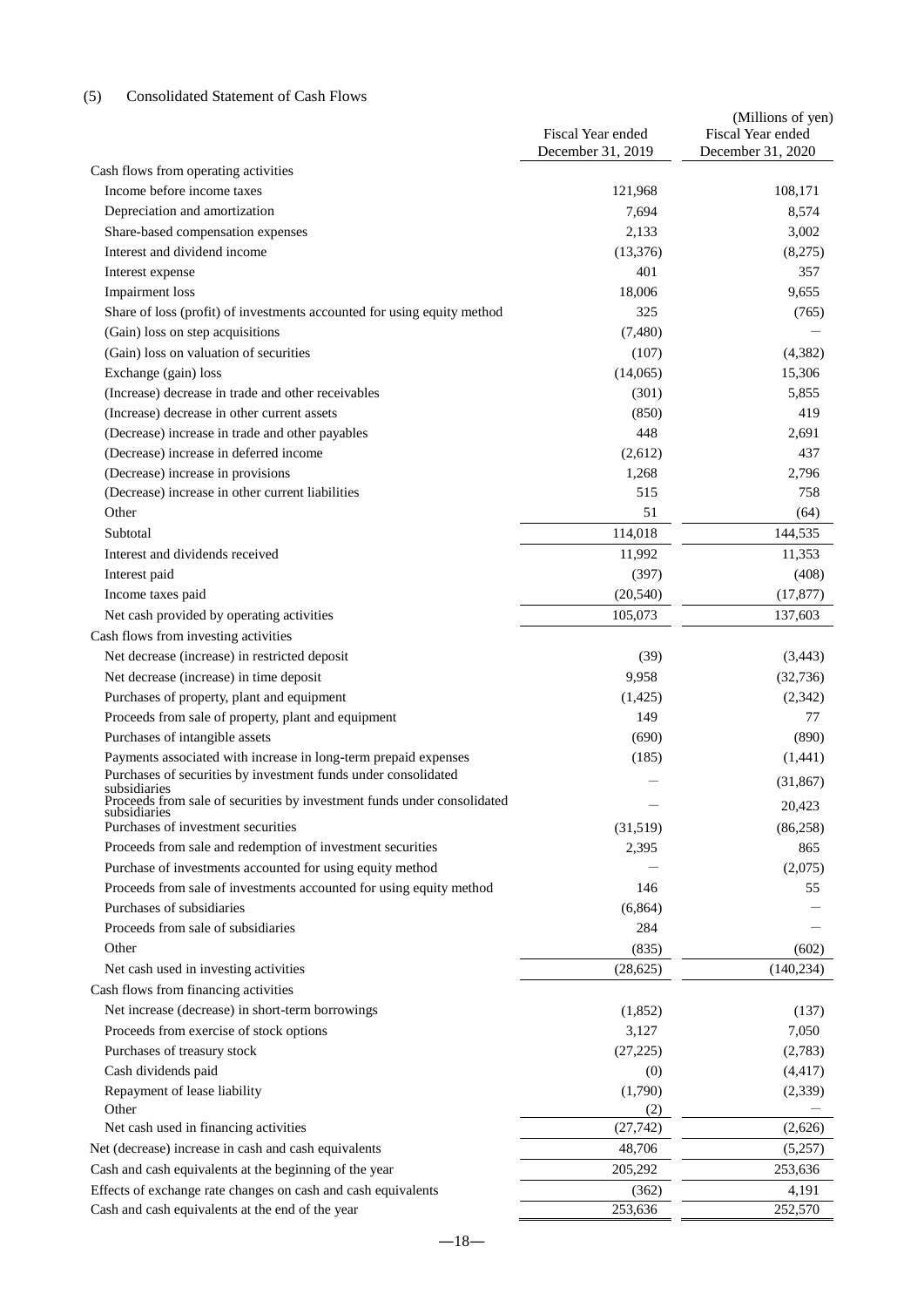#### (6) Notes to Consolidated Financial Statements

(Notes on Going Concern Assumption) Not applicable.

(Changes in Significant Subsidiaries during the Period)

For the fiscal year ended December 31, 2020, Nexon Group invested in the investment funds VIP Global Super Growth Hedge Fund, Mirae Asset Global Innovation Growth Focus Equity Privately Placed Investment Trust and Samsung Digital Innovation Equity Fund Private Investment Trust 1, and we have included these funds in the scope of our consolidation. The respective amounts of investment received by these funds correspond to ten-one hundredth (10/100) or more of Nexon's capital stock. Consequently, they are also deemed to be our specified subsidiaries.

(Changes in Accounting Policies and Changes in Accounting Estimates)

(Changes in accounting policies required by IFRS)

The accounting policies used to prepare these consolidated financial statements are consistent with those applied in the consolidated financial statements for the year ended December 31, 2019 unless otherwise noted, except for the new standards applied as listed below.

Nexon Group applied the following standards from Q1 2020, but the application of these standards did not have material impacts on the fiscal year ended December 31, 2020.

| <b>Standards</b> | Title                                                                        | Overview of New or Revised Standard                                   |
|------------------|------------------------------------------------------------------------------|-----------------------------------------------------------------------|
| <b>IFRS</b> 3    | <b>Business Combinations</b>                                                 | Improved the definition of "business"                                 |
| IAS 1            | Presentation of Financial<br><b>Statements</b>                               | Clarified the definition of "material"                                |
| IAS 8            | Accounting Policies,<br>Changes in Accounting<br><b>Estimates and Errors</b> |                                                                       |
| <b>IFRS</b> 9    | <b>Financial Instruments</b>                                                 | Revised the requirements for certain hedge accounting to mitigate the |
| <b>IAS 39</b>    | <b>Financial Instruments:</b><br>Recognition and<br><b>Measurement</b>       | potential impact of uncertainties caused by the IBOR reform           |
| <b>IFRS 7</b>    | Financial Instruments:<br><b>Disclosures</b>                                 |                                                                       |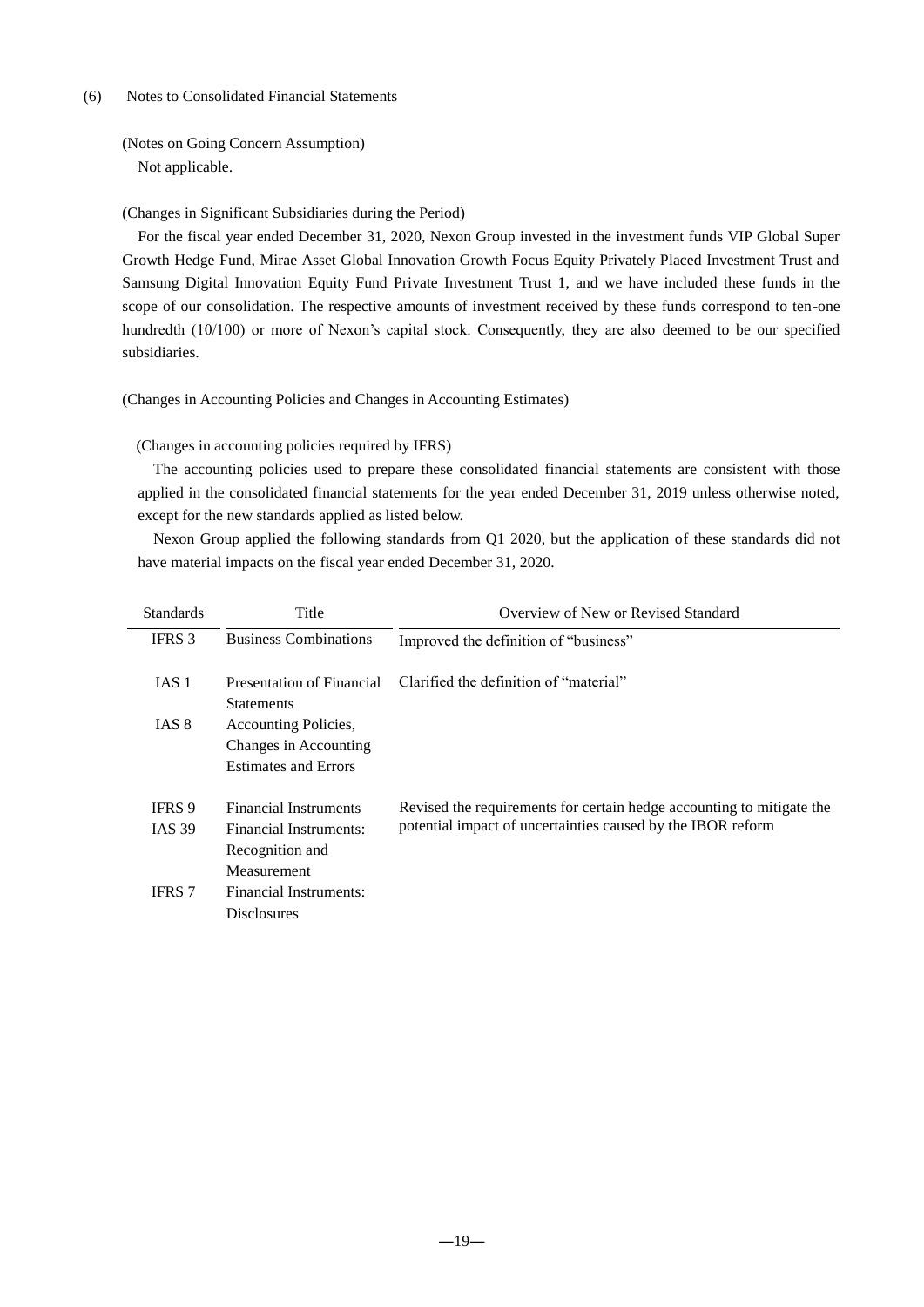(Consolidated statement of cash flows)

For the three months ended March 31, 2020, presentation of "Purchases of securities by investment funds under consolidated subsidiaries" was included in "Purchases of investment securities" under "Cash flows from investing activities," and "Proceeds from sale of securities by investment funds under consolidated subsidiaries" was included in "Proceeds from sale and redemption of investment securities" under "Cash flows from investing activities." However, these items are separately listed from the six months ended June 30, 2020 due to increased materiality of each of their monetary amounts. In addition, "(Gain) loss on valuation of securities," which was included in "Other" under "Cash flows from operating activities," is also separately listed from the nine months ended September 30, 2020 due to increased materiality of its monetary amount.

To reflect these changes in the presentation method, the presentation of the following amounts in the condensed consolidated statement of cash flows for the three months ended March 31, 2020 were each reclassified as follows: ¥(9,879) million was reclassified from "Purchases of investment securities" to "Purchases of securities by investment funds under consolidated subsidiaries" under "Cash flows from investing activities," and ¥1,433 million was reclassified from "Proceeds from sale and redemption of investment securities" to "Proceeds from sale of securities by investment funds under consolidated subsidiaries" under "Cash flows from investing activities." In addition, of the amounts presented in "Other" under "Cash flows from operating activities" in the consolidated statement of cash flows for the fiscal year ended December 31, 2019 and in the condensed consolidated statement of cash flows for the six months ended June 30, 2020, ¥(107) million and ¥(1,160) million, respectively, were reclassified to "(Gain) loss on valuation of securities."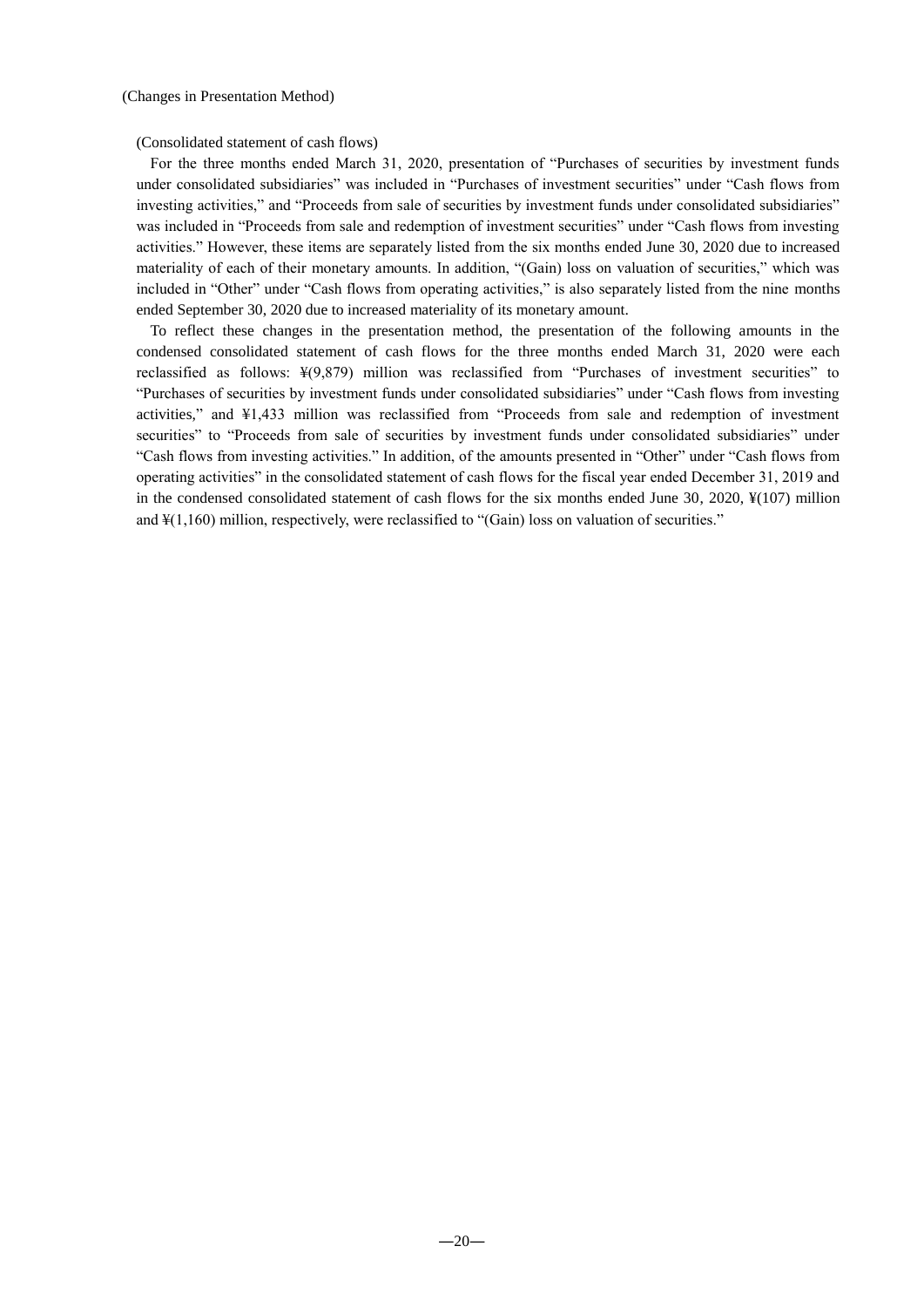(Notes on Significant Changes in the Amount of Equity Attributable to Owners of the Parent Company)

(1) For the fiscal year ended December 31, 2019 (From January 1, 2019 through December 31, 2019)

Nexon's treasury stock increased by ¥27,218 million as a result of the purchase of 19,108,700 shares of treasury stock during the fiscal year ended December 31, 2019 based on a resolution of the Board of Directors on September 9, 2019.

(2) For the fiscal year ended December 31, 2020 (From January 1, 2020 through December 31, 2020)

<sup>(</sup>a) Amount of dividends paid

|                                                                           | Class of stock | Total dividends | Dividend per<br>share | Record date          | Effective date        |
|---------------------------------------------------------------------------|----------------|-----------------|-----------------------|----------------------|-----------------------|
|                                                                           |                | (million yen)   | (yen)                 |                      |                       |
| Resolution of the                                                         |                |                 |                       |                      |                       |
| <b>Board of Directors</b><br>on February 20,<br>2020                      | Common stock   | 2,206           | 2.5                   | December 31,<br>2019 | March 26,<br>2020     |
| Resolution of the<br>Board of Directors Common stock<br>on August 6, 2020 |                | 2.211           | 2.5                   | June $30$ ,<br>2020  | September 28,<br>2020 |

## (b) Purchases of treasury stock

Nexon's treasury stock increased by ¥2,781 million as a result of the purchase of 1,862,000 shares of treasury stock during the fiscal year ended December 31, 2020 based on a resolution of the Board of Directors on September 9, 2019.

## (c) Retirement of treasury stock

During the fiscal year ended December 31, 2020, Nexon retired 20,971,021 shares of its treasury stock based on a resolution of the Board of Directors' meeting held on February 13, 2020. As a result, treasury stock and other capital surplus each decreased by ¥30,000 million. Due to the retirement of such treasury stock, the balance of other capital surplus of Nexon as of December 31, 2020 was negative ¥7,028 million and other retained earnings were reduced by this amount.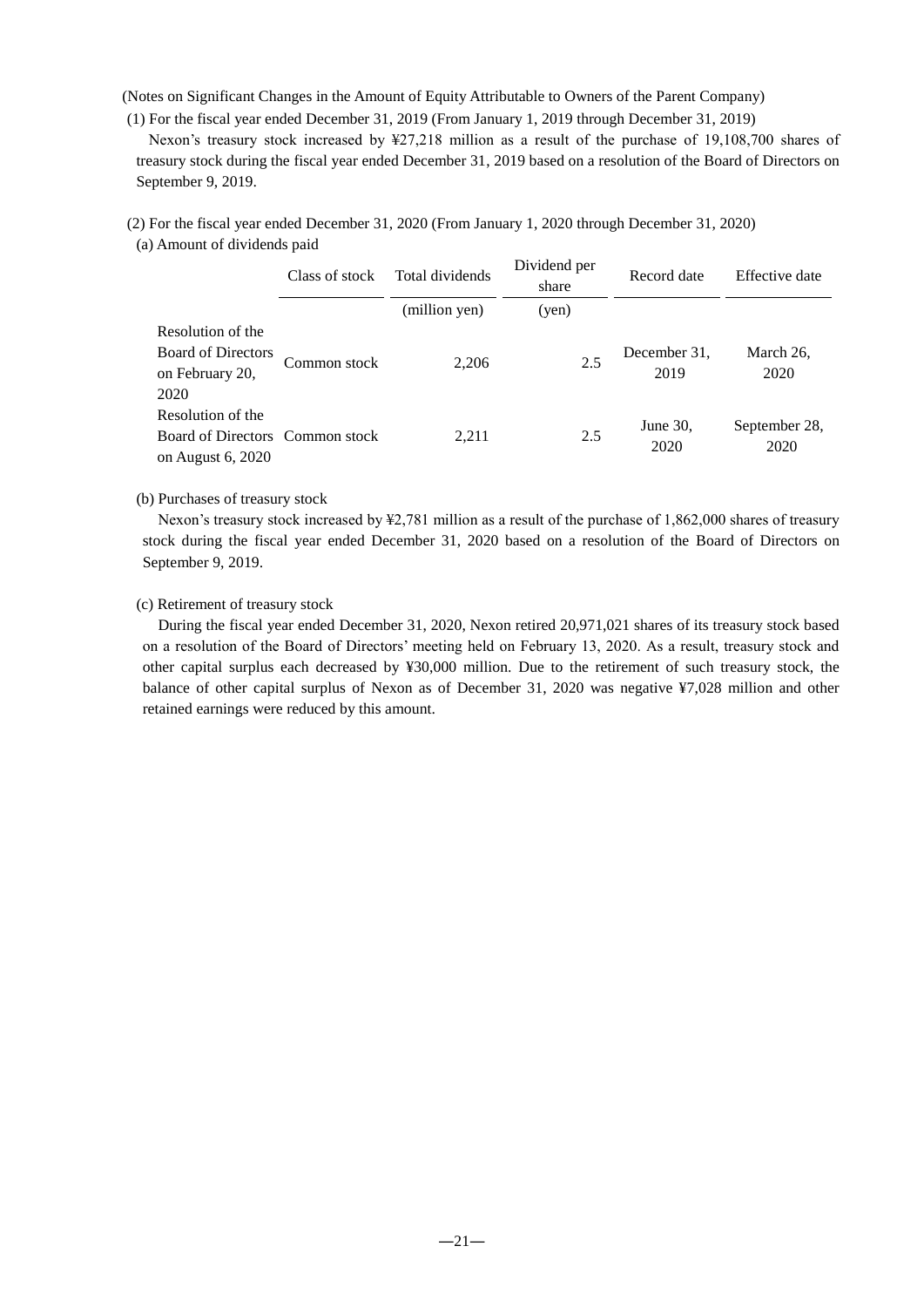## (Segment Information)

### (1) Outline of reportable segments

Reportable segments of Nexon Group are components of Nexon Group, for which separate financial statements are available, that are evaluated regularly by the board of directors in deciding how to allocate management resources and in assessing performance.

Nexon Group is engaged in production, development and distribution of PC online games and mobile games, and the Company (in Japan) and its local consolidated subsidiaries (overseas) develop overall strategies and operate business activities for their respective products and services in each region as independent units. Accordingly, Nexon Group is comprised of geographical business segments based on production, development, and distribution of PC online games and mobile games. Nexon Group has formed its reportable segments by consolidating business segments based on the geographic location since subsidiaries in the same region, due to their business characteristics, receive similar impact of the foreign exchange fluctuation risk on their operating results and the ratio of the impact to operating results is high. There are five reportable segments: "Japan", "Korea", "China", "North America" and "Other" which includes Europe and Asian countries.

Furthermore, IFRS 15 is applied by Nexon Group. We have therefore presented the revenue arising from our contracts with customers by breaking it down into PC online, mobile and other revenues based on such contracts with customers.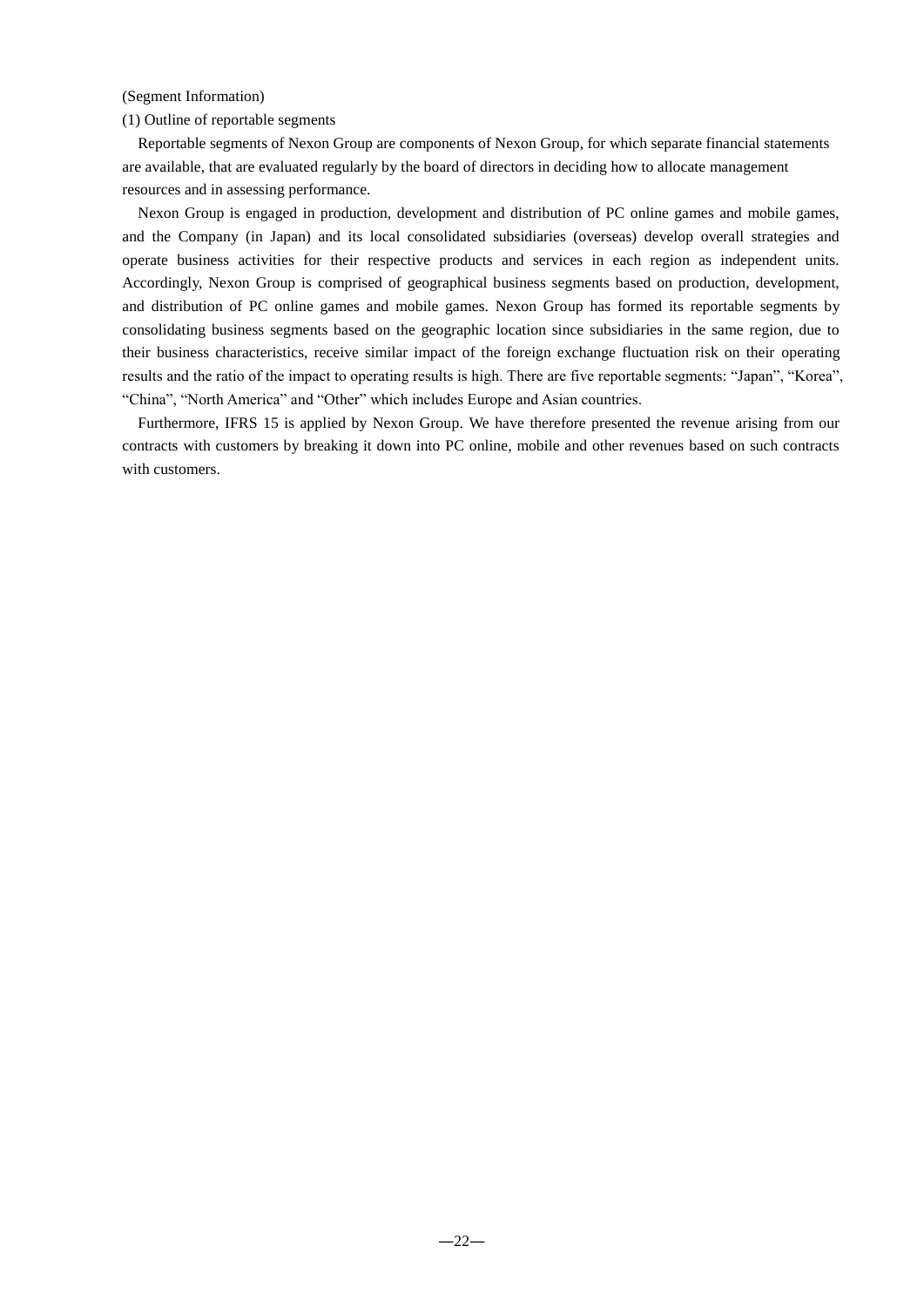# (2) Revenue, profit or loss by reportable segment

# Information on the segments of Nexon Group is as follows:

|                                                                      | (Millions of yen) |         |       |                            |                |         |                   |          |
|----------------------------------------------------------------------|-------------------|---------|-------|----------------------------|----------------|---------|-------------------|----------|
|                                                                      |                   |         |       | <b>Reportable Segments</b> |                |         | Adjust-           | Consoli- |
|                                                                      | Japan             | Korea   | China | North<br>America           | Other          | Total   | ments<br>(Note 4) | dated    |
| Revenue                                                              |                   |         |       |                            |                |         |                   |          |
| Revenue from external<br>customers                                   |                   |         |       |                            |                |         |                   |          |
| PC online                                                            | 3,496             | 173,797 | 2,821 | 3,920                      | 1,680          | 185,714 |                   | 185,714  |
| Mobile                                                               | 4,084             | 44,530  |       | 11,962                     | 1              | 60,577  |                   | 60,577   |
| Other                                                                | 69                | 2,106   |       | 74                         | $\overline{2}$ | 2,251   |                   | 2,251    |
| Total revenue from external<br>customers                             | 7,649             | 220,433 | 2,821 | 15,956                     | 1,683          | 248,542 |                   | 248,542  |
| Intersegment revenue                                                 | 1,058             | 2,153   |       | 952                        | 318            | 4,481   | (4, 481)          |          |
| Total                                                                | 8,707             | 222,586 | 2,821 | 16,908                     | 2,001          | 253,023 | (4,481)           | 248,542  |
| Segment profit or loss (Note 1)                                      | (3,490)           | 112,265 | 1,557 | (5,527)                    | (957)          | 103,848 | (9)               | 103,839  |
| Other income (expense), net<br>(Note 5)                              |                   |         |       |                            |                |         |                   | (9,314)  |
| Operating income                                                     |                   |         |       | $\overline{\phantom{0}}$   |                |         |                   | 94,525   |
| Finance income (costs), net<br>(Note 6)                              |                   |         |       |                            |                |         |                   | 27,768   |
| Share of loss of investments<br>accounted for using equity<br>method |                   |         |       | $\overline{\phantom{0}}$   |                |         |                   | (325)    |
| Income before income taxes                                           |                   |         |       |                            |                |         |                   | 121,968  |
| (Other items)                                                        |                   |         |       |                            |                |         |                   |          |
| Depreciation and amortization                                        | 17                | 6,194   | 89    | 1,164                      | 230            | 7,694   |                   | 7,694    |
| <b>Impairment</b> loss                                               | 84                | 3,421   |       | 14,501                     |                | 18,006  |                   | 18,006   |
| Capital expenditures (Note 3)                                        | 87                | 7,018   | 58    | 1,404                      | 267            | 8,834   |                   | 8,834    |

Fiscal year ended December 31, 2019 (From January 1, 2019 to December 31, 2019)

(Notes) 1. Segment profit or loss is calculated by deducting cost of sales and selling, general and administrative expenses from revenue.

- 2. Price for intersegment transactions is based on the general market price.
- 3. Capital expenditures include investments in property, plant and equipment, right-of-use assets and intangible assets. In the fiscal year ended December 31, 2019, Nexon Group had not included investments in right-of-use assets in its capital expenditures. However, we conducted a review of the applicable scope and decided to include right-of-use assets from the fiscal year ending December 31, 2020 by taking their monetary significance into account. Accordingly, we have made an adjustment to the numbers for FY2019 to include the investments in right-of-use assets. The numbers before adjustment of capital expenditures for FY2019 are as follows: Japan ¥79 million, Korea ¥1,652 million, China ¥51 million, North America ¥265 million, Other ¥113 million and Total ¥2,160 million.
- 4. Adjustments in segment profit or loss of ¥(9) million represent elimination of intersegment transactions.
- 5. A major component of other expense is impairment loss on prepaid royalties of ¥6,050 million.
- 6. A major component of finance income is foreign exchange gain of ¥16,232 million.
- 7. For PC online and mobile, performance obligations are fulfilled and revenues are recognized over a certain period of time mainly because control over services is transferred over a certain period of time.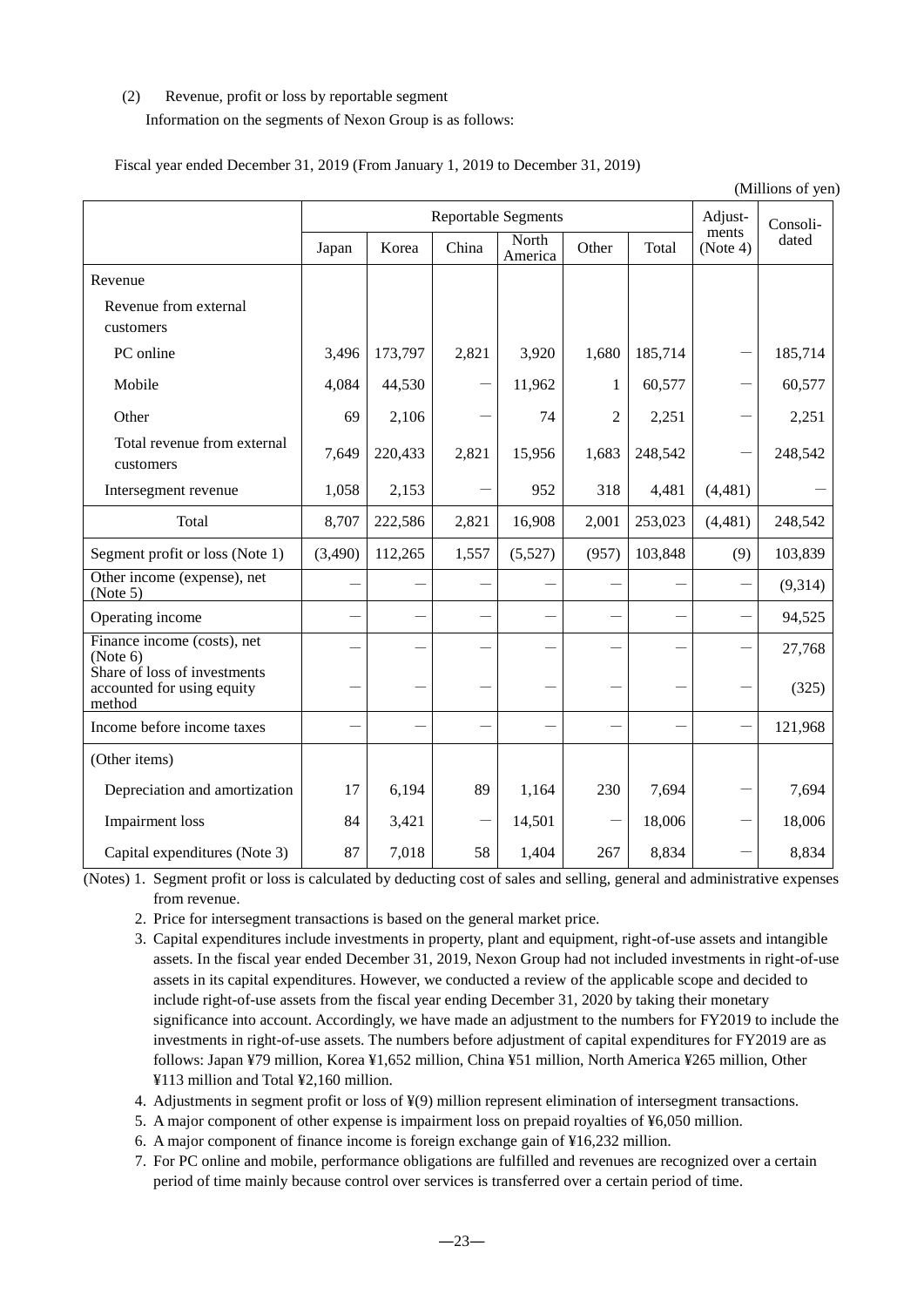Fiscal year ended December 31, 2020 (From January 1, 2020 to December 31, 2020)

(Millions of yen)

|                                                                        |          | <b>Reportable Segments</b> |       |                  |                |         | Adjust-           | Consoli- |
|------------------------------------------------------------------------|----------|----------------------------|-------|------------------|----------------|---------|-------------------|----------|
|                                                                        | Japan    | Korea                      | China | North<br>America | Other          | Total   | ments<br>(Note 4) | dated    |
| Revenue                                                                |          |                            |       |                  |                |         |                   |          |
| Revenue from external<br>customers                                     |          |                            |       |                  |                |         |                   |          |
| PC online                                                              | 3,249    | 181,594                    | 3,058 | 5,029            | 1,313          | 194,243 |                   | 194,243  |
| Mobile                                                                 | 1,001    | 83,630                     |       | 11,790           | 653            | 97,074  |                   | 97,074   |
| Other                                                                  | 66       | 1,551                      |       | 88               | $\overline{2}$ | 1,707   |                   | 1,707    |
| Total revenue from external<br>customers                               | 4,316    | 266,775                    | 3,058 | 16,907           | 1,968          | 293,024 |                   | 293,024  |
| Intersegment revenue                                                   | 938      | 2,635                      |       | 717              | 396            | 4,686   | (4,686)           |          |
| Total                                                                  | 5,254    | 269,410                    | 3,058 | 17,624           | 2,364          | 297,710 | (4,686)           | 293,024  |
| Segment profit or loss (Note 1)                                        | (4, 338) | 126,839                    | 1,891 | (1,263)          | (2,821)        | 120,308 | (4)               | 120,304  |
| Other income (expense), net                                            |          |                            |       |                  |                |         |                   | (8, 854) |
| Operating income                                                       |          |                            |       |                  |                |         |                   | 111,450  |
| Finance income (costs), net<br>(Note 5)                                |          |                            |       |                  |                |         |                   | (4,044)  |
| Share of profit of investments<br>accounted for using equity<br>method |          |                            |       |                  |                |         |                   | 765      |
| Income before income taxes                                             |          |                            |       |                  |                |         |                   | 108,171  |
| (Other items)                                                          |          |                            |       |                  |                |         |                   |          |
| Depreciation and amortization                                          | 3        | 7,578                      | 96    | 329              | 568            | 8,574   |                   | 8,574    |
| <b>Impairment</b> loss                                                 | 491      | 3,698                      |       | 5,466            |                | 9,655   |                   | 9,655    |
| Capital expenditures (Note 3)                                          | 283      | 6,469                      | 186   | 69               | 3,513          | 10,520  |                   | 10,520   |

(Notes) 1. Segment profit or loss is calculated by deducting cost of sales and selling, general and administrative expenses from revenue.

2. Price for intersegment transactions is based on the general market price.

3. Capital expenditures include investments in property, plant and equipment, right-of-use assets and intangible assets.

4. Adjustments in segment profit or loss of ¥(4) million represent elimination of intersegment transactions.

5. A major component of finance costs is foreign exchange loss of ¥17,744 million.

6. For PC online and mobile, performance obligations are fulfilled and revenues are recognized over a certain period of time mainly because control over services is transferred over a certain period of time.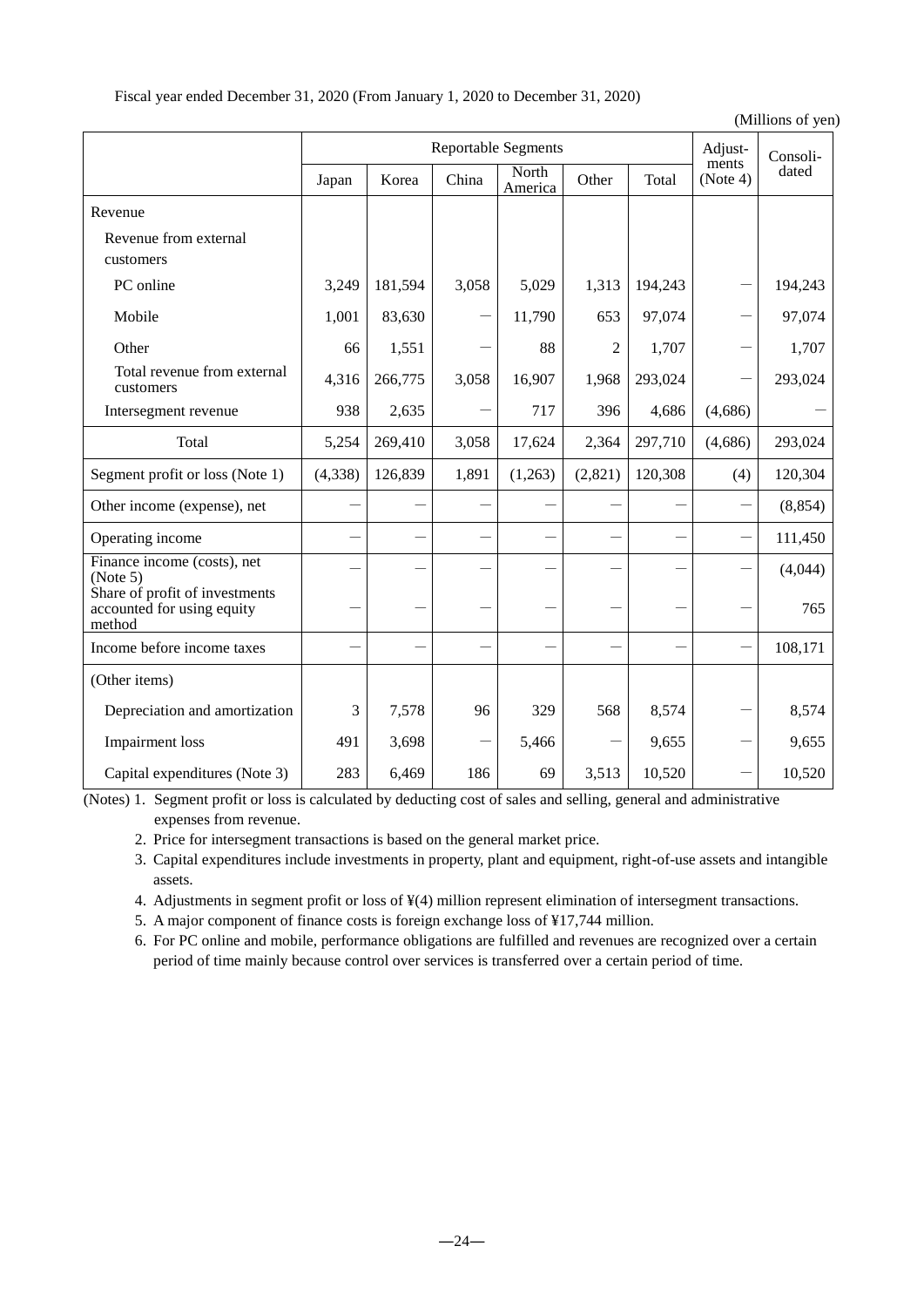## (3) Revenue from major products and services

Revenue from major products and services are as follows:

|               |                   | (Millions of yen) |
|---------------|-------------------|-------------------|
|               | Fiscal year ended | Fiscal year ended |
|               | December 31, 2019 | December 31, 2020 |
| Item charging | 131,967           | 206,103           |
| Royalty       | 111,577           | 82,225            |
| Other         | 4,998             | 4,696             |
| Total         | 248,542           | 293,024           |

## (4) Information by region

Carrying amounts of non-current assets (excluding financial assets and deferred tax assets) are as follows: (Millions of yen)

|               | As of December 31, 2019 | As of December 31, 2020 |
|---------------|-------------------------|-------------------------|
| Japan         | 107                     |                         |
| Korea         | 60,350                  | 55,632                  |
| China         | 140                     | 244                     |
| North America | 6,249                   | 235                     |
| Other         | 27,489                  | 32,739                  |
| Total         | 94,335                  | 88,857                  |

(Notes) 1. Non-current assets are classified into country or region category based on the location.

2. Categorization by country or region is based on geographic proximity.

3. Major countries or regions contained in each regional category:

(1) North America: USA

(2) Other: Europe and Asian countries

4. While IFRS 16 *Leases* was applied from the fiscal year ended December 31, 2019, the balance of right-of-use assets was not included in the carrying amount of non-current assets. Therefore, the balance of non-current assets for FY2019 has been adjusted to the amount including the balance of right-of-use assets. The numbers before adjustment for FY2019 by region are as follows: Japan ¥107 million, Korea ¥54,701 million, China ¥120 million, North America ¥5,733 million, Other ¥27,062 million and Total ¥87,723 million.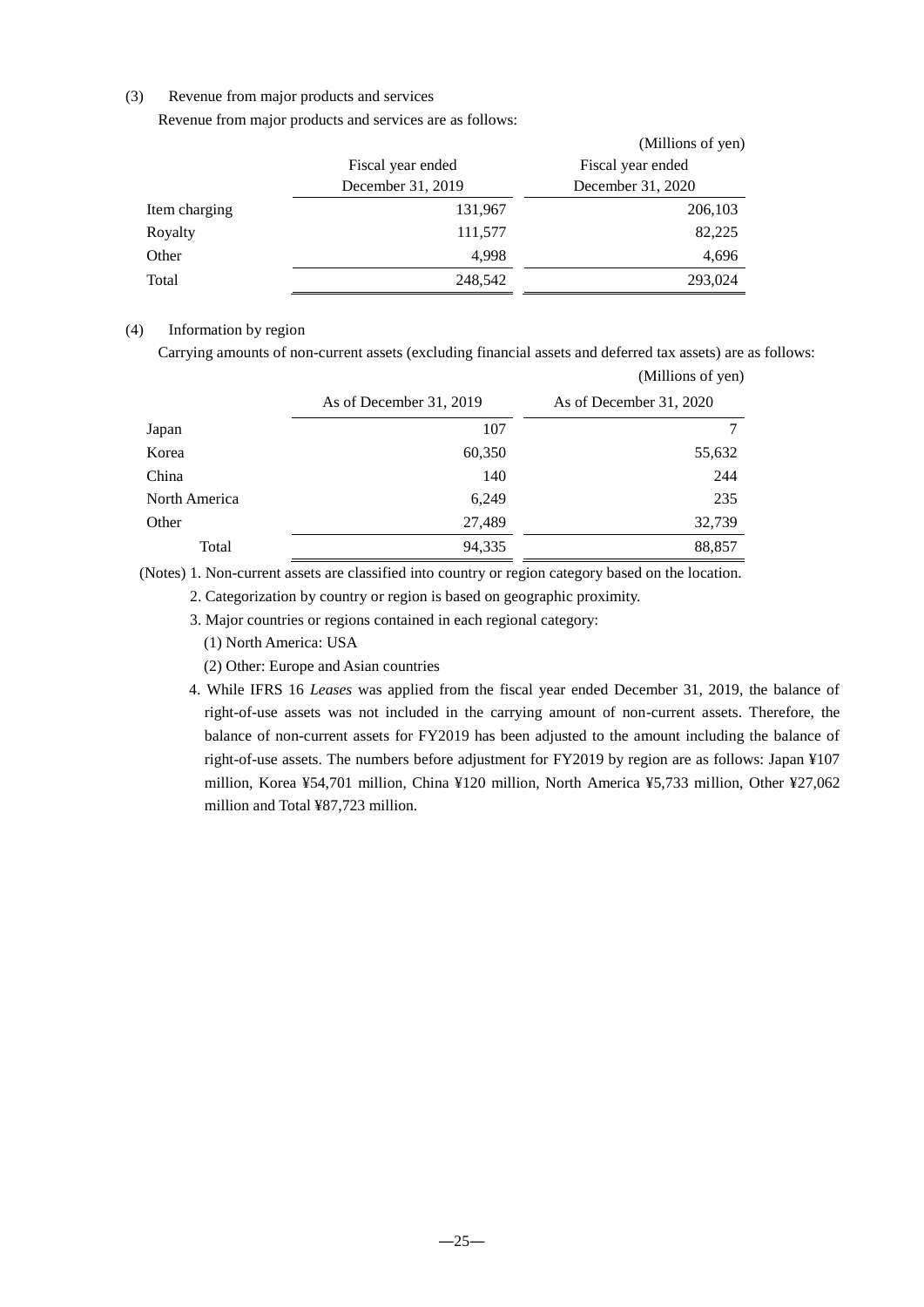Revenue from external customers is as follows:

Nexon Group has made a change to a part of its regional segmentation of revenue from external customers from the fiscal year ended December 31, 2020. The numbers for the fiscal year ended December 31, 2019 have also been adjusted accordingly.

(Millions of yen)

For the fiscal year ended December 31, 2019 (From January 1, 2019 to December 31, 2019)

|                             |           |                           |       | (TATHIOIIS OF ACIT) |
|-----------------------------|-----------|---------------------------|-------|---------------------|
|                             |           | Revenue by major business |       |                     |
|                             | PC online | Mobile                    | Other | Total               |
| Main regional market        |           |                           |       |                     |
| Japan                       | 3,516     | 10,312                    | 26    | 13,854              |
| Korea                       | 64,018    | 24,118                    | 1,658 | 89,794              |
| China                       | 109,850   | 2,319                     | 78    | 112,247             |
| North America and<br>Europe | 3,539     | 15,559                    | 354   | 19,452              |
| Rest of World               | 4,791     | 8,269                     | 135   | 13,195              |
| Total                       | 185,714   | 60,577                    | 2,251 | 248,542             |

(Notes) 1. Revenue is broken down by country or region based on customer location.

2. Categorization by country or region is based on geographic proximity.

3. Major countries or regions contained in each regional category:

(1) North America and Europe: USA, Canada and Europe

(2) Rest of World: Central and South America and Asian countries

For the fiscal year ended December 31, 2020 (From January 1, 2020 to December 31, 2020)

|                      |           |                           |       | (Millions of yen) |
|----------------------|-----------|---------------------------|-------|-------------------|
|                      |           | Revenue by major business |       |                   |
|                      | PC online | Mobile                    | Other | Total             |
| Main regional market |           |                           |       |                   |
| Japan                | 3,250     | 7,100                     | 68    | 10,418            |
| Korea                | 99,829    | 63,765                    | 1,386 | 164,980           |
| China                | 80,194    | 1,033                     | 13    | 81,240            |
| North America and    | 4,485     | 15,195                    | 183   | 19,863            |
| Europe               |           |                           |       |                   |
| Rest of World        | 6,485     | 9,981                     | 57    | 16,523            |
| Total                | 194,243   | 97,074                    | 1,707 | 293,024           |

(Notes) 1. Revenue is broken down by country or region based on customer location.

2. Categorization by country or region is based on geographic proximity.

3. Major countries or regions contained in each regional category:

(1) North America and Europe: USA, Canada and Europe

(2) Rest of World: Central and South America and Asian countries

(Change in presentation method)

From the three months ended March 31, 2020, the revenue from Europe, which was previously included in "Other [Rest of World]" is included along with "North America" under the category of "North America and Europe." This is due to increasing similarity between these regions attributable to the same service being provided by Nexon Group in North America and Europe.

As a result, in the fiscal years ended December 31, 2019, ¥4,765 million has been reclassified from "Other [Rest of World]" to "North America and Europe."